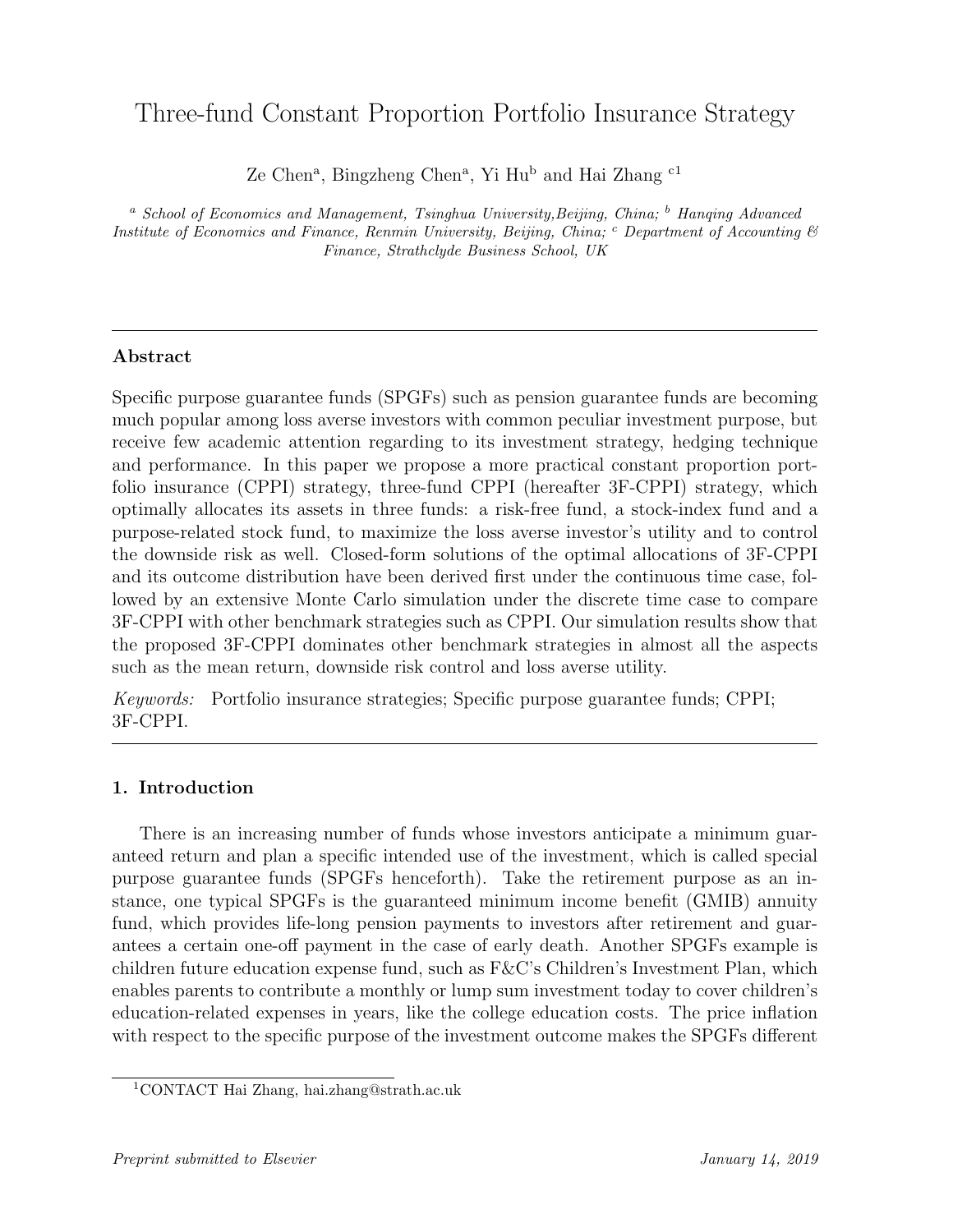<span id="page-1-0"></span>

| Table 1: The difference between CPPI and 3F-CPPI |                                     |                     |                             |              |  |  |  |  |
|--------------------------------------------------|-------------------------------------|---------------------|-----------------------------|--------------|--|--|--|--|
| Composition                                      | Objective                           | Allocation          | Strategy                    |              |  |  |  |  |
|                                                  |                                     |                     |                             | CPPI 3F-CPPI |  |  |  |  |
|                                                  | Floor (risk-free) guaranteed return | a risk-free fund    |                             |              |  |  |  |  |
| Cushion (risky)                                  |                                     | a market index fund |                             |              |  |  |  |  |
|                                                  |                                     | excess return       | a special sector index fund |              |  |  |  |  |

from an ordinary guarantee fund. The SPGFs investors are expecting a minimum guaranteed return and achieve a high purchase power of the investment outcome at maturity as well.

Although there are many types of SPGFs promising a minimum guaranteed return participated by investors with a specific use of the investment, few academic attention is paid to SPGFs' investment strategy, hedging techniques and its performance. For instance, GMIB annuity fund adopts only the CPPI strategy under the regulation of Insurance Regulation Commission (CIRC) providing life-long pension to its investors. CPPI dynamically allocates the funds on two funds, a risk-free fund and a risky one such as stock index fund, to achieve a guaranteed return during the investment period. However, CPPI strategy does not consider any purpose related risks, an essential factor affecting the valuation of SPGFs for loss averse investors. Thus it is inappropriate and impractical for SPGFs loss averse investors to adopt only the standard CPPI strategy. Therefore, we firstly propose an adjusted CPPI strategy, 3F-CPPI, which allocates its fund into not only a risk free asset and a risky portfolio but an extra purpose-related asset with the aim of hedging against specific risks such as purpose-related inflation.

Investing in a third fund within an adjusted CPPI strategy has also been justified by the high correlation between the purpose related inflation risk and the performance of specific industry stocks. A bunch of empirical studies examine the relationship between price inflation and stock return, which further justifies the feasibility of hedging inflation risk by investing in highly correlated stocks. For example, a robust relationship has been found between the inflation and certain industry sector stocks including the financial sector stocks [\(Boyd et al.,](#page-29-0) [2001\)](#page-29-0), oil and gas industry sector stocks [\(Sadorsky,](#page-30-0) [2001;](#page-30-0) [Apergis and Miller,](#page-28-0) [2009;](#page-28-0) [Kang et al.,](#page-29-1) [2015\)](#page-29-1) and real estate and real estate investment trusts (REIT) [\(Rubens et al.,](#page-30-1) [1989;](#page-30-1) [Hoesli and Oikarinen,](#page-29-2) [2012;](#page-29-2) [Bahram et al.,](#page-28-1) [2004\)](#page-28-1). Thus, a natural way to hedge the inflation risk and maintain a relative stable purchase power for SPGF investors is to allocate some assets into purpose-related stocks. As indicated in Table [1,](#page-1-0) the main difference between CPPI and 3F-CPPI is that 3F-CPPI invests in three funds: a risk-free fund, a second risky fund (e.g. market index fund) and a third fund for hedging specific risks (e.g. industry stock fund). Intuitively, the proposed 3F-CPPI strategy ensures a guaranteed performance while the funds allocated on the third asset hedges the specific risk for the loss averse investors.

Our paper echoes the researches focusing on improving the performance of CPPI from different aspects. [Boulier and Kanniganti](#page-28-2) [\(2005\)](#page-28-2) propose and further evaluate modifications of standard CPPI. At the expense of complexity, [Lee et al.](#page-29-3) [\(2008\)](#page-29-3) adjust CPPI parameter based on "momentum" of market performance and they find such constructed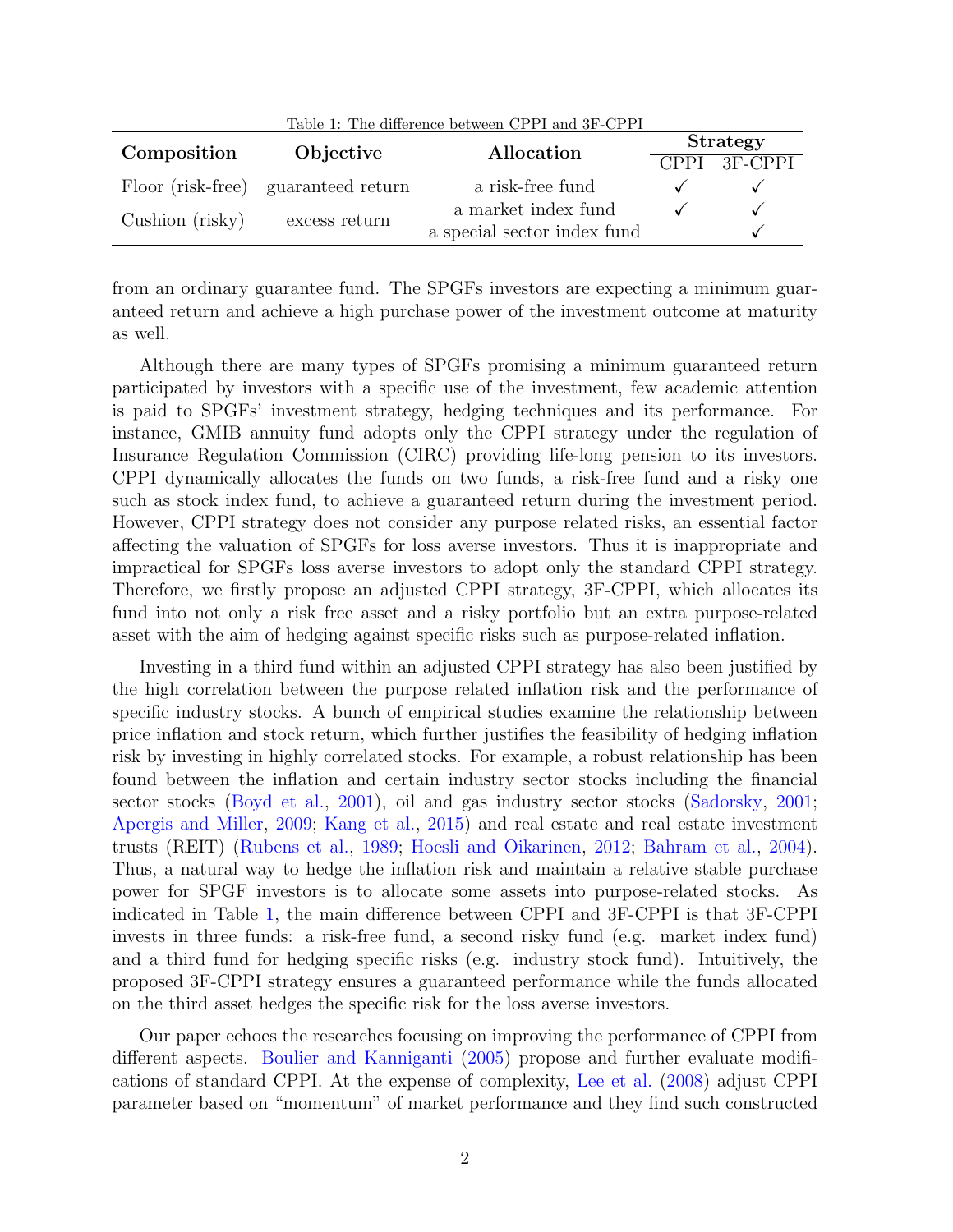variable proportion portfolio insurance (VPPI) outperform the standard CPPI. [Chen et al.](#page-29-4) [\(2008\)](#page-29-4) propose a dynamic proportion portfolio insurance (DPPI) strategy by identifying risk variables that are related to market conditions and used to build the equation tree for the risk multiplier by genetic programming.

Also as SPGFs investors tend to be loss averse, a feature which is quite different from the classical mean-variance framework, thus mutual fund separation derived from meanvariance framework might be inappropriate for SPGFs. [Dichtl and Drobetz](#page-29-5) [\(2011\)](#page-29-5) find that the investors who prefer guarantee funds are proven to be loss averse and the popularity of PI strategies can only be explained in a behavioural finance context. The most popular CPPI strategy firstly proposed by [Black and Jones](#page-28-3) [\(1987\)](#page-28-3) and [Black and Perold](#page-28-4) [\(1992\)](#page-28-4) is a two-fund investment strategy by investing assets into a risk-free fund and a diversified asset. The CPPI strategy seems to follow the logic or principle of the famous two-fund separation, however, they are not belong to the same investment categories. The two-fund separation is firstly developed by [Tobin](#page-30-2) [\(1958\)](#page-30-2) and [Markowitz](#page-30-3) [\(1959\)](#page-30-3) under a mean-variance framework, and further proved by [Merton](#page-30-4) [\(1973\)](#page-30-4) in continuous-time capital asset pricing model independent of preferences, wealth distribution, and time horizon. Nevertheless, there has been plenty much discussion questioning the hold of mutual fund separation: for instance, some literatures believe that when agents do not have mean-variance preferences or the investment opportunities are not constant, alternative assumptions are needed in support of mutual fund separation.[2](#page-2-0)

Further, three-fund or even K-fund separation theorem has been developed as the invalidity of mutual fund separation.[\(Merton,](#page-30-4) [1973;](#page-30-4) [Cairns et al.,](#page-29-6) [2006;](#page-29-6) [Dahlquist et al.,](#page-29-7) [2016;](#page-29-7) [Dybvig and Liu,](#page-29-8) [2018\)](#page-29-8). Our innovative solution for SPGFs by investing in an extra fund is inspired by the loss aversion feature of SPGFs investors, a utility framework which is quite different from the classical mean-variance one. However, we do not claim 3F-CPPI is a direct application of three-fund separation theorem, neither do we state the optimal allocation strategy for SPGFs investors be necessarily 3F-CPPI. Most importantly, proposing an innovative 3F-CPPI for loss averse SPGFs investors and testing its superiority over benchmark PI strategies are the main contributions of this paper.

Within the general portfolio insurance setting featuring loss averse utility, we have derived the explicit optimal allocation rule for the 3F-CPPI strategy and its final payoff distribution as well. Further extensive Monte Carlo simulations have been conducted to give further intuitive insights of 3F-CPPI's superiority over other benchmark strategies. More specifically, the proposed 3F-CPPI strategy outperforms the standard CPPI and other strategies in various aspects such as mean return, expected fall and protection ratio etc. Despite both 3F-CPPI and CPPI are well able to hedge against the downside risk, 3F-CPPI proves to be superior to the CPPI strategy with regards to reshaping return distribution and investor's utility. We prove further that the 3F-CPPI are most favoured by loss averse investors compared with other strategies.

The rest of the paper is structured as follows. Section 2 briefly introduces the financial market. An innovative 3F-CPPI strategy with closed-form solutions for its optimal alloca-

<span id="page-2-0"></span><sup>2</sup>See details in [Pye](#page-30-5) [\(1967\)](#page-30-5), [Samuelson](#page-30-6) [\(1967\)](#page-30-6), [Hakansson](#page-29-9) [\(1969\)](#page-29-9) and [Ross](#page-30-7) [\(1978\)](#page-30-7) among others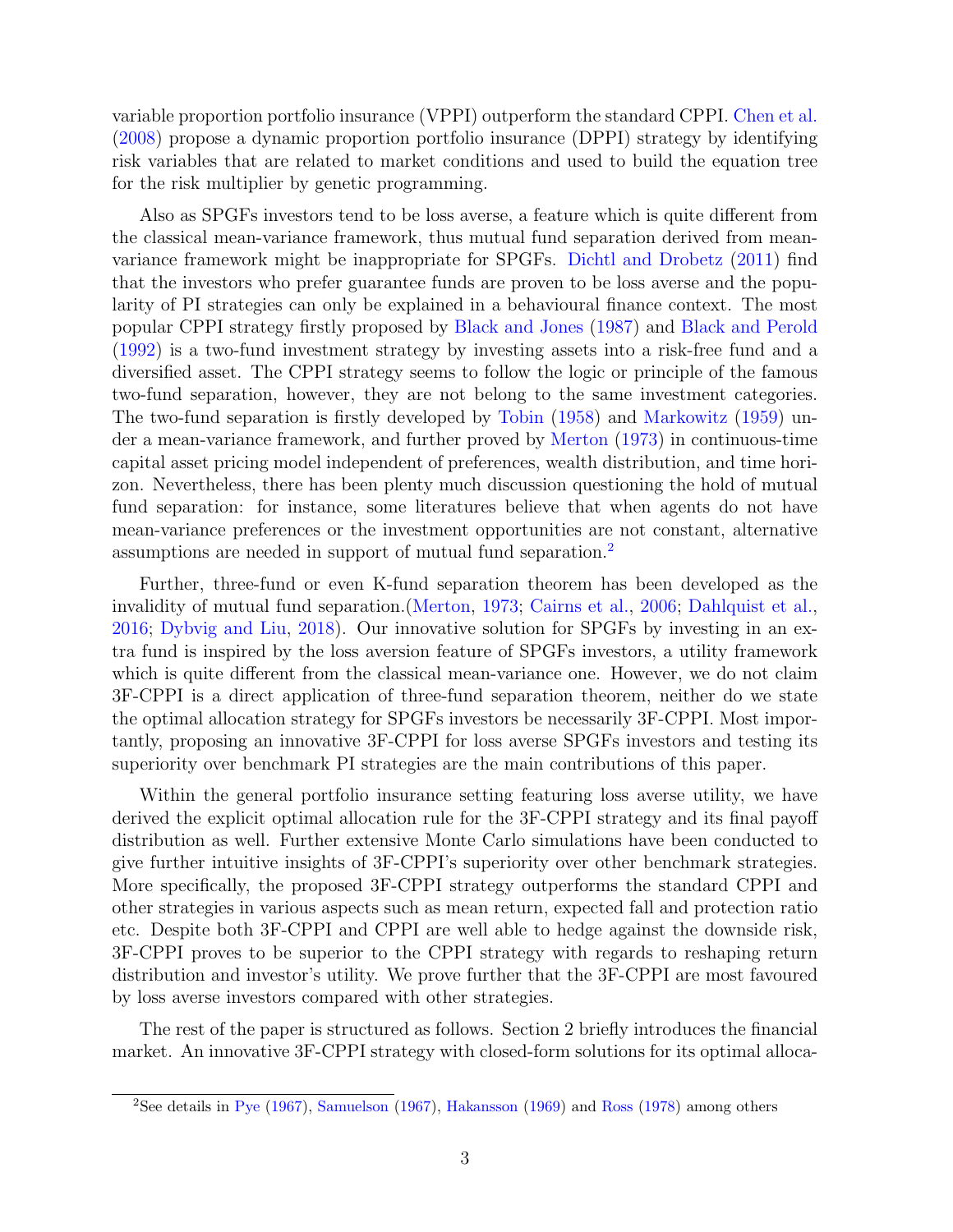tion rules and leverage has been constructed in Section 3, followed by an extensive Monte Carlo simulations comparing the 3F-CPPI strategy among several contrastive strategies in Section 4. Finally, Section 5 concludes and the proof techniques can be found in the Appendix.

#### <span id="page-3-0"></span>2. Financial market and loss averse utility

#### 2.1. Financial market

First, a stock market index, denoted by  $S_t^I$ , has been established using all n stocks in the financial market. Further, we assume the dynamic process of the stock index  $S_t^I$  and risk free asset  $S_t^f$  are captured by geometric Brownian motions as follows

$$
\frac{dS_t^I}{S_t^I} = \mu_i dt + \sigma_i^s dZ_s,\tag{1}
$$

$$
dS_f = rS_f dt,\t\t(2)
$$

where  $\mu_i$  is the expected growth rate,  $\sigma_i$  is the volatility of the stock market, r is the risk-free interest rate and  $Z_s$  is the Brownian motion which drives the stock market.

We further assume there exists a market sector consisting of  $m$   $(m < n)$  stocks and it is closely related to the special purpose of a given SPGFs. As in the example of pension funds, the sector that consists medicine and health-related industry stocks is defined as the purpose-related market sector. Similar to the stock market index, the dynamic process of the purpose-related market sector index, denoted by  $S_t^P$ , is given by

$$
\frac{dS_t^P}{S_t^P} = \mu_p dt + \sigma_p^s dZ_s + \sigma_p^p dZ_p
$$
  
=  $\mu_p dt + \sigma_P dZ_P,$  (3)

where  $Z_s$  and  $Z_p$  are two orthogonal Brownian motions, and  $\sigma_P dZ_P = \sigma_p^s dZ_s + \sigma_p^p dZ_p$ . Thus, Brownian motion  $Z_P$  is correlated with  $Z_s$ :

$$
dZ_P dZ_s = \frac{\sigma_p^s}{\sqrt{(\sigma_p^s)^2 + (\sigma_p^p)^2}} dt.
$$
\n(4)

The  $S_t^I$  fund and  $S_t^P$  fund are driven by two different but correlated Brownian motions. For simplicity, we hereafter refer the market index fund  $S_t^I$  and the specific purpose related index  $S_t^P$  to *I*-fund and *P*-fund respectively.

As the SPGFs' payoff is to be used for a specific purpose such like hedging medical costs for pension funds, the inflation of purposed-related expense shall definitely reduce investors' utility from the investment. More specifically, we denote the given SPGFs' purpose related expense inflation index as  $Y_t$ , and refer it to the *purpose-related expense inflation index.* As  $Y_t$  represents the price level, we normalize  $Y_0 = 1$  for simplicity, it's generally expected that  $Y_T > 1$  at maturity due to inflation.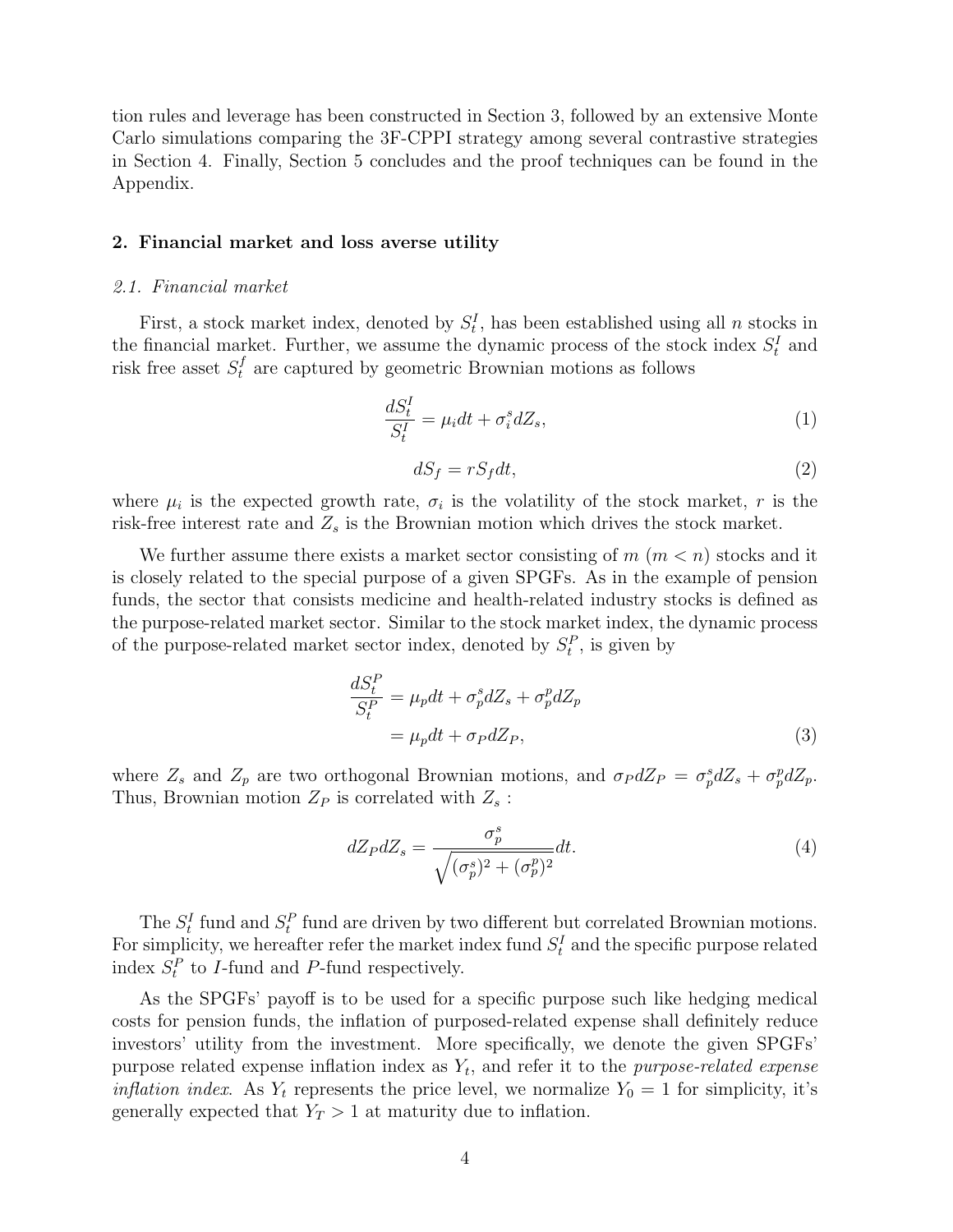We assume further  $Y_t$  is jointly driven by stock market risk and other risk (e.g. idiosyncratic risk) that has not been traded in the stock market. The process of  $Y_t$  is given by:

<span id="page-4-0"></span>
$$
\frac{dY_t}{Y_t} = \mu_y dt + \sigma_y^s dZ_s + \sigma_y^p dZ_p + \sigma_y^e dZ_e,\tag{5}
$$

where  $Z_i$ ,  $Z_p$ ,  $Z_e$  are orthogonal Brownian motions. It is noteworthy that  $Y_t$  can not be perfectly hedged by neither the I-fund nor the purpose-related P-fund.

By SDE process [\(5\)](#page-4-0), one can write stochastic integration:

$$
Y_t = Y_0 \exp\{(\mu_y - \frac{1}{2}(\sigma_y^s)^2 - \frac{1}{2}(\sigma_y^p)^2 - \frac{1}{2}(\sigma_y^e)^2)t + \sigma_y^s W_{st} + \sigma_y^p W_{pt} + \sigma_y^e W_{et}\}
$$
  
=  $Y_0 \exp\{\mu_Y t + \sigma_Y W_{Yt}\},$  (6)

where  $Y_0 = 1$ , and  $\mu_Y = \mu_y - \frac{1}{2}$  $\frac{1}{2}(\sigma_{y}^{i})^{2} - \frac{1}{2}$  $\frac{1}{2}(\sigma_{y}^{p})^{2} - \frac{1}{2}$  $\frac{1}{2}(\sigma_y^e)^2$ ,  $\sigma_Y W_{Yt} = \sigma_y^s W_{st} + \sigma_y^p W_{pt} + \sigma_y^e W_{et}.$ 

So far, we have introduced SDE process of  $Y_t$ ,  $Z_i$  and  $Z_p$ , which are jointly driven by three orthogonal BMs  $Z_i$ ,  $Z_p$  and  $Z_e$ . To write down as a unified form, we define:

$$
dN_t = \mu_N dt + \sigma_n^s dZ_s + \sigma_n^p dZ_p + \sigma_n^e dZ_e,\tag{7}
$$

where  $N_t = S_t^I, S_t^P, Y_t$ , and  $n = i, p, y$  correspondingly.  $\vec{\sigma}_n = (\sigma_n^s, \sigma_n^p, \sigma_n^e)$  is the volatility vector of process of  $N_t$ , thus,  $\vec{\sigma}_i = (\sigma_i^s, 0, 0), \vec{\sigma}_p = (\sigma_p^s, \sigma_p^p, 0)$  and  $\vec{\sigma}_y = (\sigma_y^s, \sigma_y^p, \sigma_y^e)$ .

#### 2.2. Loss averse utility

Generally, investors of guaranteed funds tend to be loss averse, which explains the popularity of guaranteed funds and portfolio insurances [\(Dichtl and Drobetz,](#page-29-5) [2011\)](#page-29-5). In contrast to the expected utility theory, the guaranteed fund investors are proven to be loss averse with the following behavioural characteristics: 1. evaluate investment outcome by its deviation from some specific reference point; 2. value potential gains and losses asymmetrically, i.e. the marginal utility of the potential is higher than that of the gains. Therefore, we adopt the loss averse utility defined as follows in our framework.

More specifically, loss averse investors have an S-shaped utility function being concave for gains and convex for losses. Investment outcome has been considered as either positive or negative deviations from a reference point. Following [Dichtl and Drobetz](#page-29-5) [\(2011\)](#page-29-5) and [Tversky and Kahneman](#page-30-8) [\(1992\)](#page-30-8), the loss averse utility function is defined as follows:

<span id="page-4-1"></span>
$$
\nu(\Delta V) = \begin{cases}\n(\Delta V)^{\gamma} & \text{for } \Delta V \ge 0 \\
-\lambda(-\Delta V)^{\gamma} & \text{for } \Delta V < 0\n\end{cases},\n\tag{8}
$$

where  $\Delta V$  is the deviation from reference point,  $1 > \gamma > 0$  and  $\lambda \geq 1$ . It's noteworthy that the concave part of utility [\(8\)](#page-4-1) is equivalent to the form of Constant Relative Risk Aversion (CRRA) utility  $3$  given by

$$
u^{C R R A}(\Delta V) = \frac{1}{\gamma} (\Delta V)^{\gamma}, \text{ where } 0 < \gamma < 1.
$$
 (9)

<span id="page-4-2"></span><sup>&</sup>lt;sup>3</sup>In fact, the concave part of utility in [\(8\)](#page-4-1) can also take the form of other utility functions, e.g. a Constant Absolute Risk Aversion (CARA) function.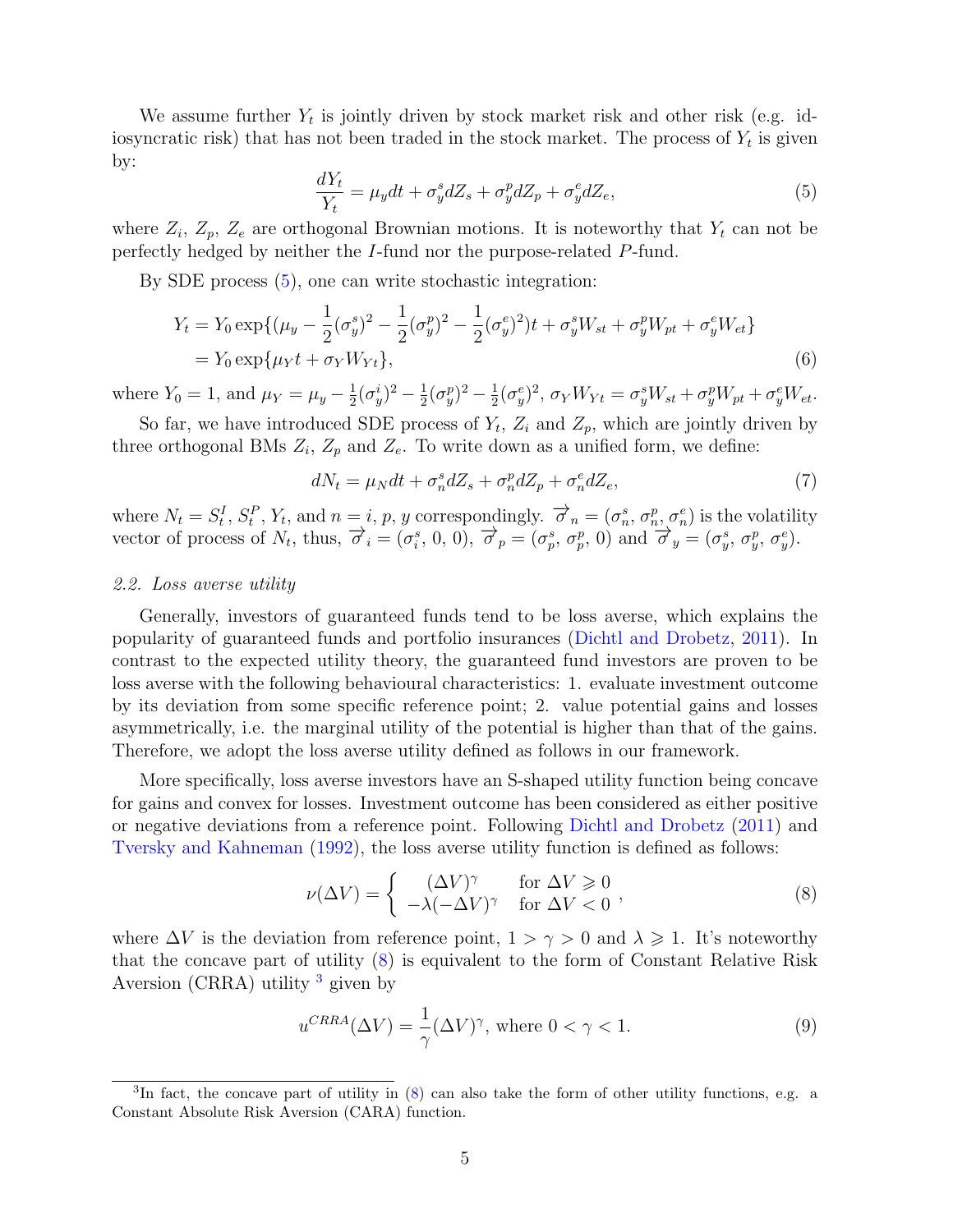Due to the specific investment purpose, the investors' utility is not only determined by the investment outcome, but also by the inflation of purpose-related expense,  $Y_T$ . As the price index  $Y_T$  at maturity dramatically affects the real wealth level of the investment. Similar to the concept of real income, the SPGFs investors' utility or subject value of SPGFs should be deflated by the price inflation index as well.

After considering the purpose-related inflation risk, at time  $t$ , the SPGFs investor's loss averse utility is defined as follows

<span id="page-5-0"></span>
$$
U(V_T, Y_T) = \begin{cases} \frac{(V_T - P_T)}{Y_T} & \text{for } V_T \ge P_T \\ -\lambda \cdot \left(-\frac{V_T - P_T}{Y_T}\right)^\gamma & \text{for } V_T < P_T \end{cases},\tag{10}
$$

where  $\gamma$  is the risk averse parameter of the SPGFs investors. The relative risk aversion (RRA) coefficient of utility  $U(\Delta V)$  is  $R = -\frac{xU_2''}{U_2'} = 1 - \gamma$ .

We add the reference point and the purpose-related inflation risk in our utility function  $(10)$  for the following two reasons<sup>[4](#page-5-1)</sup>. First, [Dichtl and Drobetz](#page-29-5)  $(2011)$  demonstrates that the investors of guarantee funds are loss averse and the reference point is based on the principal investment which is related to the absolute return of the guarantee funds. Second, the impact of inflation on consumption or utility has been commonly captured as the denominator in most economic literature.

#### <span id="page-5-3"></span>3. Three-fund CPPI strategy

In this section, we briefly review the standard CPPI strategy in [3.1,](#page-5-2) followed by a detailed construction of the innovative 3F-CPPI strategy in [3.2.](#page-6-0) Further [3.3](#page-7-0) proposes the loss averse investors' utility maximisation problem and presents explicitly results as well.

#### <span id="page-5-2"></span>3.1. Standard CPPI strategy

Constant proportion portfolio insurance (CPPI) is a trading strategy that allows a portfolio to maintain an exposure to the upside potential of a risky asset while providing a capital guarantee against downside risk. The outcome of the CPPI strategy is somewhat similar to a call option. Since CPPI is firstly proposed by [Black and Jones](#page-28-3) [\(1987\)](#page-28-3), it is widely used in many guaranteed funds as it maintains the portfolio value above a certain predetermined level (floor) and allows upside potential as well.

CPPI, a self-financing strategy, not only guarantees a fixed payoff  $P_T$  at maturity but chases the upside potentials via dynamic trading using leverage as well. According to the CPPI strategy, the fund value  $V_t$  is invested on the risk free fund (often referred as

<span id="page-5-1"></span><sup>4</sup>Admittedly, the reference point with a guaranteed utility is also a potential candidate form, but this alternative choice leads to a fluctuating amount of  $P<sub>T</sub>$  and lacks literature supports. Moreover, the simulation result shows that the 3F-CPPI outperforms CPPI in the manners of achieving a higher mean return, better protecting the downside risk, and higher utility level as well. It rules out the possibility that our conclusion on the superiority of 3F-CPPI strongly relies on our utility assumption.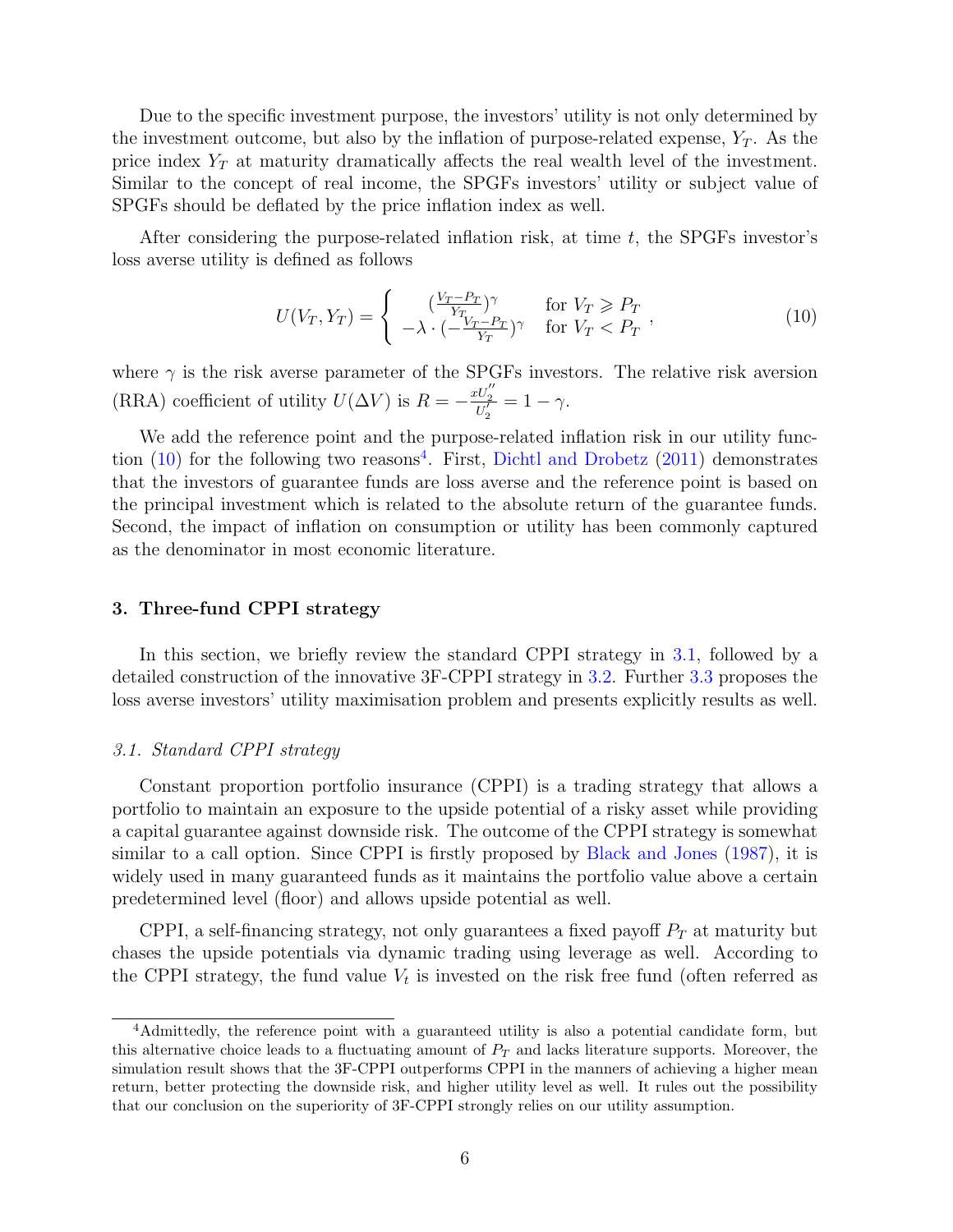"floor") and the mutual fund (the "cushion"). Denote  $P_t$  and  $C_t$  as the floor and cushion invested at time  $t$  respectively, then, they satisfies

$$
C_t = V_t - P_t, \ t \in [0, T]. \tag{11}
$$

We assume the capital amount to be guaranteed at maturity is  $P_T$ , then a typical floor strategy at time  $t$  is a fixed-rate floor, which is given by,

$$
P_t = e^{-d(T-t)} P_T, \ t \in [0, T], \tag{12}
$$

where d is the required return by investors for risk free asset and  $d \leq r$ . Also d is referred as the fixed rate of floor strategy, and  $d < r$  reflects a conservative case which allocates more assets in the risk-free fund. The most common floor strategy is to allocate the minimum amount of assets into the risk-free fund, i.e.  $d = r$ , then the floor amount at time t is determined by

$$
P_t = e^{-r(T-t)} P_T, \ t \in [0, T]. \tag{13}
$$

The cushion, the difference between portfolio value and floor, will be invested in the mutual fund i.e. I-fund. A CPPI portfolio usually leverages its cushion  $C_t$  to chase higher return, and its leverage ratio m stays constant as "constant proportion". Thus, the portfolio's exposure in stock market  $E_t$  is

$$
E_t = mC_t = m(V_t - P_t), \ t \in [0, T], \tag{14}
$$

where  $m \geq 1$ . Constant proportion m is determined at the time 0 and stays constant during the investment horizon. The cushion value  $C_t$  fluctuates with the market, once it approaches zero all the fund will be invested in the risk-free asset till the maturity.

Therefore, a standard CPPI strategy is, in fact, a two-fund separation investment. At any time  $t$ , we have:

- if  $V_t > P_t$ , the portfolio allocates amount  $P_t$  in the risk-free fund, and amount  $C_t$  in the  $I$ -fund with leverage  $m$ ;
- if  $V_t \n\leq P_t$ , the entire portfolio is invested in the risk-free fund.

If using time-continuous rebalancing, the CPPI fund value  $V_t$  never falls below the guaranteed floor.

#### <span id="page-6-0"></span>3.2. Three-fund CPPI

The famous mutual fund theorem holds only for "normal" investors with mean-variance preference. Due to the invalidity of mutual fund separation in incomplete markets, we propose a 3F-CPPI strategy to hedge these risks in a general portfolio insurance setting as well.

3F-CPPI is a self-financing strategy which dynamically rebalances portfolio amount on the risk-free asset and two risky funds  $(I$ -fund and  $P$ -fund). Similar to CPPI, we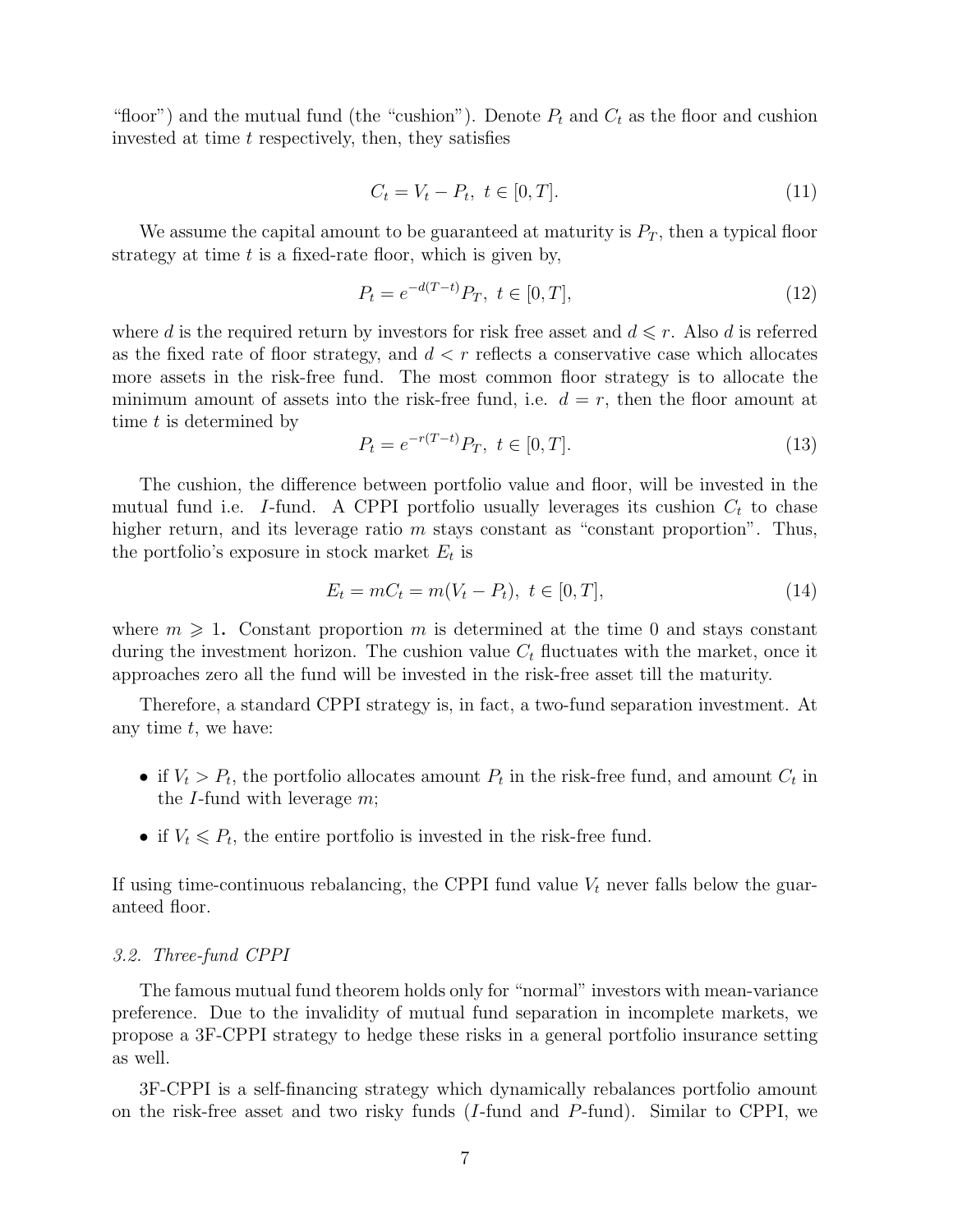denote  $P_t$  and  $C_t$  as the floor and the cushion respectively. Unlike CPPI, the cushion of 3F-CPPI fund is invested in two risky funds: the I-fund and the P-fund. Denote  $\alpha$  as the proportion of cushion to be invested in I-fund, then the remaining  $1 - \alpha$  part is assigned to P-fund.

Define  $V_t$  as the SPGF value and its evolution is given by

$$
dV_t = E_t[\alpha \frac{dS_t^I}{S_t^I} + (1 - \alpha) \frac{dS_t^P}{S_t^P}] + V_t \frac{dS_f}{S_f} - E_t r dt,
$$
\n(15)

where  $E_t = mC_t$  is the exposure to the risky asset. Now we summarise our main results in the following proposition:

<span id="page-7-1"></span>**Proposition 1.** Under the continuous time setting, for  $t \in [0, T]$  a 3F-CPPI portfolio value at time t follows the distribution:

<span id="page-7-2"></span>
$$
V_t = P_t + C_0 \exp(B_t - \frac{1}{2}At) + (r - d) \int_0^t \exp\{B_t - B_\xi - \frac{1}{2}A(t - \xi)\} P_\xi d\xi, \tag{16}
$$

and the expected portfolio value of the 3F-CPPI portfolio at time t is

$$
E(V_t) = P_t + C_0 e^{\mu_B t} + (r - d) p_0 e^{\mu_B t} \frac{1 - e^{(d - \mu_B)t}}{\mu_B - d},
$$
\n(17)

where  $A = m^2 \alpha^2 \sigma_i^2 + m^2 (1 - \alpha)^2 \sigma_P^2 + 2 m^2 \alpha (1 - \alpha) \sigma_p^s \sigma_i$  and  $B_t = \{r + m[\alpha \sigma_i \theta_i + (1 - \alpha) \sigma_P \theta_P]\}t + m[\alpha \sigma_i W_{st} + (1 - \alpha) \sigma_P W_{pt}]; P_0 + C_0 = V_0.$ 

**Proof:** The proof of proposition [1](#page-7-1) is in Appendix.

For simplicity and without loss of generalization, hereafter we consider only the most common floor strategy $(d = r)$  for the proposed 3F-CPPI strategy. Then, based on Equation  $(16)$ , a 3F-CPPI portfolio value at time t follows the following distribution

$$
V_t = P_t + C_0 \exp\{\{r + m[\alpha \sigma_i \theta_i + (1 - \alpha)\sigma_P \theta_P] - \frac{1}{2}A\}t + m\alpha \sigma_i W_{st} + (1 - \alpha)\sigma_P W_{Pt}\}. \tag{18}
$$

In fact, the CPPI can be viewed as a special case of 3F-CPPI with  $\alpha = 1$  and the distribution of a CPPI portfolio value at time  $t$  is

$$
V_t = P_t + C_0 \exp(B_t - \frac{1}{2}m^2 \sigma_i^2 t) + (r - d) \int_0^t \exp\{B_t - B_\xi - \frac{1}{2}m^2 \sigma_i^2 (t - \xi)\} P_\xi d\xi, \tag{19}
$$

where  $B_t = \{(r + m\sigma_i\theta_i)t + m\sigma_iQW_{st}\}, t \in [0, T].$ 

#### <span id="page-7-0"></span>3.3. Optimal 3F-CPPI allocation rules

Suppose a SPGFs manager aims to maximize the investor's utility  $U(V_T, Y_T)$  in [\(10\)](#page-5-0) by choosing leverage m and I-fund proportion  $\alpha$  at the commence of the fund. The optimization problem is given by

$$
\underset{m,\alpha}{Max} E[U(V_T, Y_T)|\mathcal{F}_0] \tag{20}
$$

$$
\iff \underset{m,\alpha}{Max} E[U(\frac{V_T - R_T}{Y_T}) | \mathcal{F}_0]. \tag{21}
$$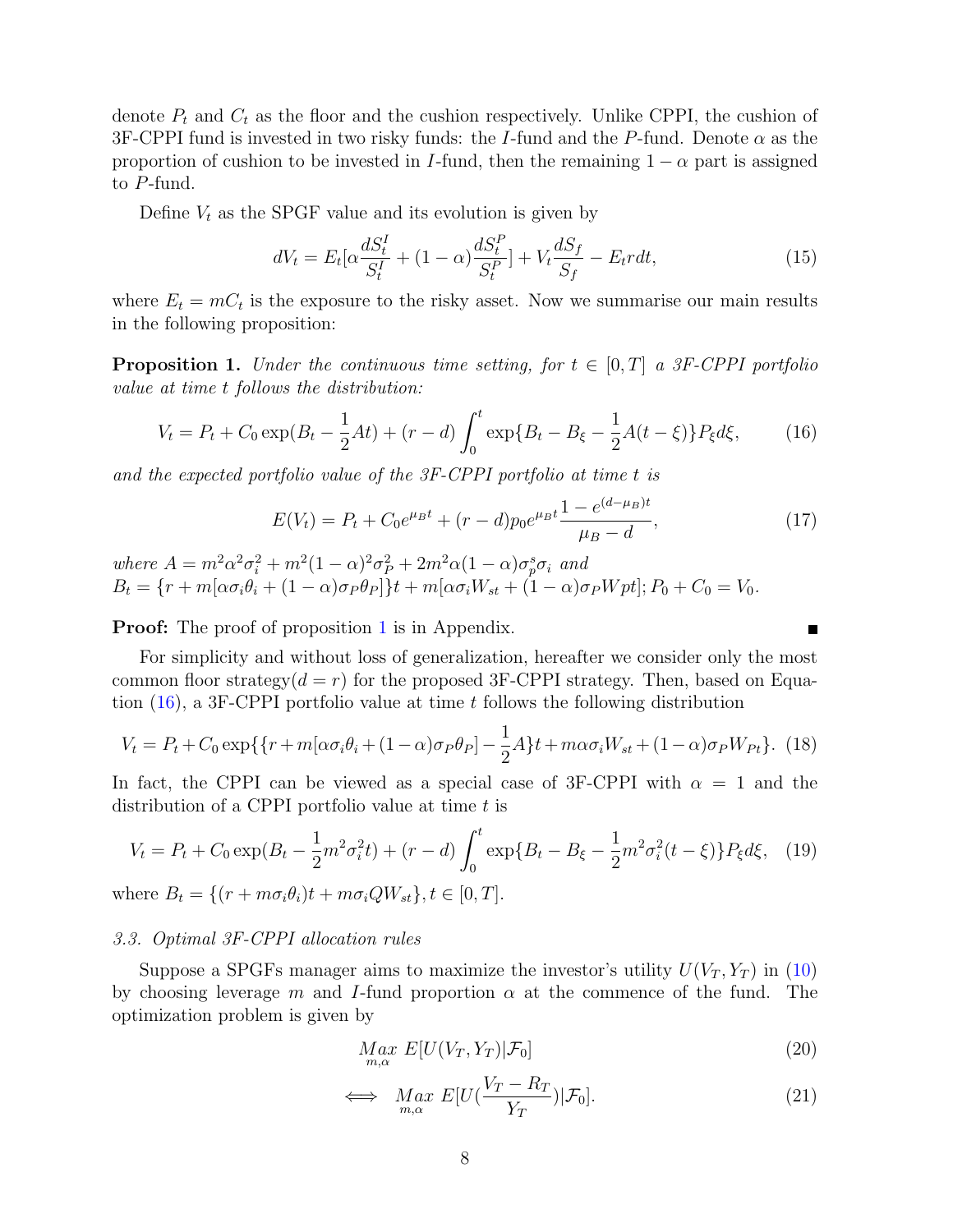To determine the optimal allocation  $(\alpha^*, m^*)$ , we first introduce the purpose-related risk-aversion adjusted return (PRA return henceforth). The PRA return is a modified indicator which reflects the effect of risk aversion and purpose-related inflation risk on evaluating the I-fund and P-fund.

Definition 1. For the stock index I-fund and purpose-related market sector P-fund, the purpose-related risk-aversion adjusted return (PRA return) is:

$$
\mu_n^{(\gamma)} = \mu_n - \gamma \overrightarrow{\sigma}_n \cdot \overrightarrow{\sigma}_y, \ n = i, p. \tag{22}
$$

where  $\overrightarrow{\sigma}_n = (\sigma_n^s, \sigma_n^p, \sigma_n^e), \overrightarrow{\sigma}_y = (\sigma_y^s, \sigma_y^p, \sigma_y^e).$ 

In the definition of risk-aversion adjusted return,  $\vec{\sigma}_n \cdot \vec{\sigma}_y$  is always positive. The possible range of  $\gamma$  for loss averse investors is  $0 < \gamma \leq 1$ , thus there always is  $\mu_n^{(\gamma)} \leq \mu_n$ . The "punishment" of I-fund or P-fund increases with investors' risk aversion and the fund's volatility's vector correlation with inflation  $Y_t$ . Thanks to the concept of PRA return, we solve the global optimal allocation parameters  $m^*$  and  $\alpha^*$  of the 3F-CPPI portfolio as follows:

<span id="page-8-0"></span>**Proposition 2.** The optimal allocation parameters  $m^*$  and  $\alpha^*$  of the 3F-CPPI portfolio satisfy

$$
F(m^*) = 0,\t\t(23)
$$

$$
\alpha^* = \alpha^*(m^*),\tag{24}
$$

where

$$
F(m) = \alpha^*(m)\mu_i^{(\gamma)} + (1 - \alpha^*(m))\mu_p^{(\gamma)} - r + (\mu_i^{(\gamma)} - \mu_p^{(\gamma)})\alpha^*(m)
$$
  
+ 
$$
(\gamma - 1)\{[\frac{(\sigma_p^s)^2 + (\sigma_p^p)^2 - \sigma_p^s \sigma_i^s}{(\sigma_i^s - \sigma_p^s)^2 + (\sigma_p^p)^2} + (\sigma_p^p)^2 + (\sigma_p^s)^2]m - \sigma_y^i \sigma_p^s - \sigma_y^p \sigma_p^p\}.
$$
 (25)

<span id="page-8-1"></span>
$$
\alpha^*(m) = \frac{(\sigma_p^s)^2 + (\sigma_p^p)^2 - \sigma_p^s \sigma_i^s}{(\sigma_i^s - \sigma_p^s)^2 + (\sigma_p^p)^2} + \frac{\mu_i^{(\gamma)} - \mu_p^{(\gamma)}}{(\sigma_i - \sigma_p^s)^2 + (\sigma_p^p)^2} \frac{1}{(1 - \gamma)m},
$$
(26)

**Proof:** The proof of proposition [2](#page-8-0) and expressions of optimal  $m^*$  and  $\alpha^*$  are provided in Appendix.

Proposition [2](#page-8-0) illustrates the optimal  $m^*$  and  $\alpha^*$  without considering the limited possible range of parameters in practise. However, in real-world scenarios, there is an upper bound of the leverage  $m$  because of the regulation and fund's borrowing capability. Also the portfolio cannot be rebalanced continuously in practice due to the gap risk. Besides, the range of  $\alpha$  may be limited to [0, 1] because of the short-sale constraints. Therefore, we discuss further the optimal ratio  $\alpha^*$  for a given the leverage ratio m in the next subsection.

Now we look a special example of optimal 3F-CPPI allocation: the SPGFs participated by risk neutral investors case with  $\gamma = 1$ . We further assume the parameter ranges are:  $m \in [1, M]$  and  $\alpha \in [0, 1]$ .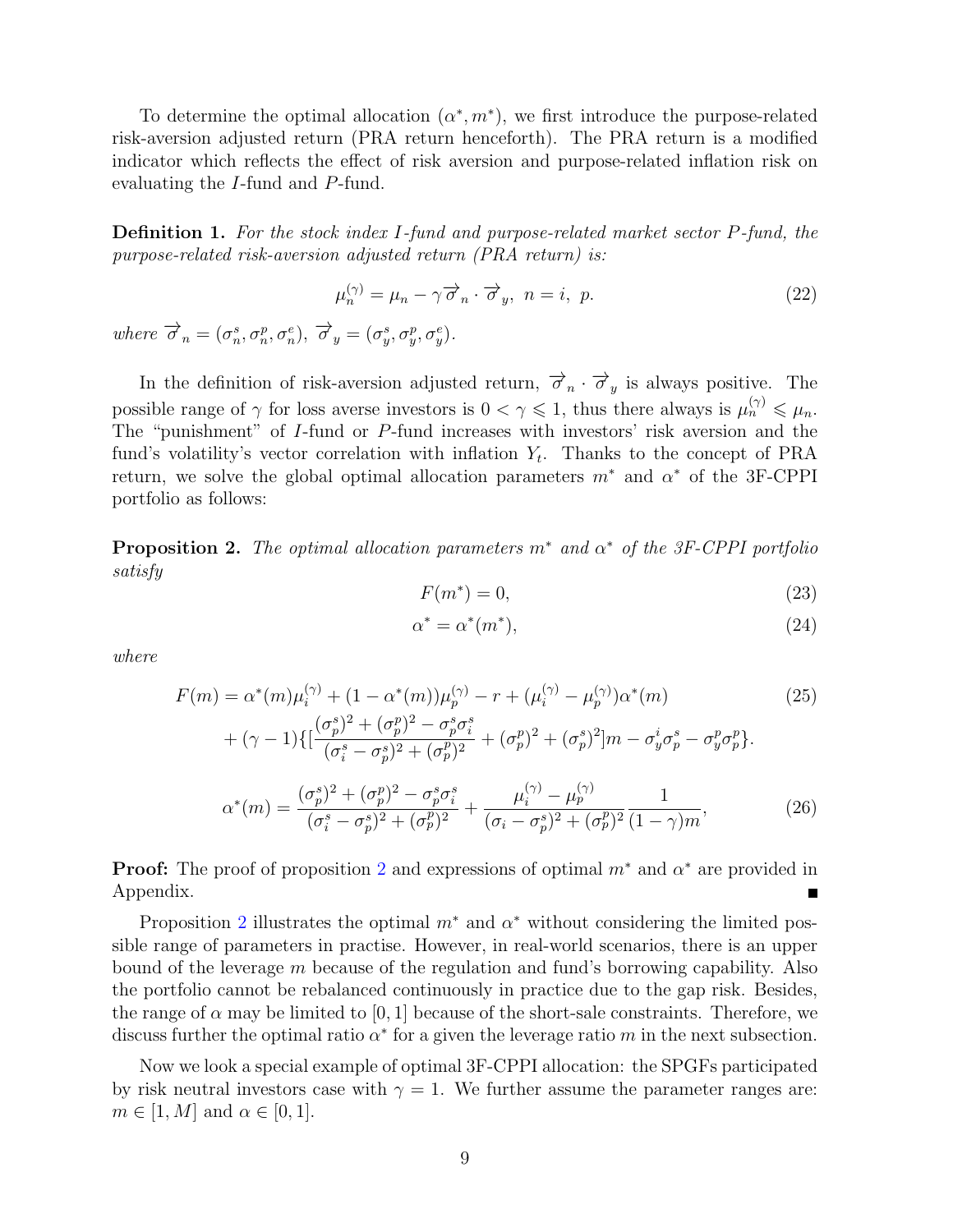According to the Proposition [2,](#page-8-0) the optimal 3F-CPPI in the risk-neutral case degenerates into the two-fund separation, the optimal allocation  $\alpha^*$  and  $m^*$  are given as follows  $\sqrt{1}$ 

<span id="page-9-0"></span>
$$
\alpha^* = \begin{cases}\n1 & \text{if } \mu_i^{(1)} - \mu_p^{(1)} > 0 \\
\alpha, \ \alpha \in [0, 1] & \text{if } \mu_i^{(1)} - \mu_p^{(1)} = 0 \\
0 & \text{if } \mu_i^{(1)} - \mu_p^{(1)} < 0\n\end{cases} \tag{27}
$$

and

$$
m^* = \begin{cases} M & if \alpha^* \mu_i^{(\gamma)} + (1 - \alpha^*) \mu_p^{(\gamma)} - r > 0 \\ m, \ m \in [1, M] & if \alpha^* \mu_i^{(\gamma)} + (1 - \alpha^*) \mu_p^{(\gamma)} - r = 0 \\ 1 & if \alpha^* \mu_i^{(\gamma)} + (1 - \alpha^*) \mu_p^{(\gamma)} - r < 0 \end{cases}
$$
 (28)

where the excess PRA return is  $\alpha \mu_i^{(1)} + (1 - \alpha) \mu_p^{(1)} - r$ , and M is the maximum possible value of  $m$ . Optimal allocation in  $(27)$  is intuitive in explaining the 3F-CPPI's optimal allocation principle: the optimal proportion  $\alpha^*$  depends on comparison of PRA return  $\mu_i^{(1)}$ i and  $\mu_p^{(1)}$  to a great extent, and the optimal leverage  $m^*$  is greatly influenced by portfolio's average excess PRA return,  $\alpha \mu_i^{(1)} + (1 - \alpha) \mu_p^{(1)} - r$ .

# 3.3.1. Continuous time: optimal  $\alpha^*$  for given leverage m

Now we turn to determine the optimal proportion  $\alpha^*$  invested in I-fund for given leverage m. In practice, the leverage m is limited and even regulated because of gap risk. According to the findings from ?, [Balder et al.](#page-28-5) [\(2009\)](#page-28-5) and [Dichtl and Drobetz](#page-29-5) [\(2011\)](#page-29-5) among others, the leverage has been found to have significant impact on the CPPI portfolio's outcome and it is normally below 10. For example, [Dichtl and Drobetz](#page-29-5) [\(2011\)](#page-29-5) consider  $m \leq 10$  cases while? compares CPPI's performances for  $m = 3, 4, 5$  cases. For a given range of  $m$  ( $1 \leq m \leq 10$ ), we investigate the optimal proportion  $\alpha^*$ .

Equation [\(26\)](#page-8-1) shows the relation between optimal  $m^*$  and  $\alpha^*$  without consideration of range, the following corollary reveals that the monotonicity of  $\alpha^*(m)$  depends on the relativity of PRA return of *I*-fund and *P*-fund,  $\mu_i^{(\gamma)} - \mu_p^{(\gamma)}$ .

<span id="page-9-1"></span>**Corollary 1.** Given a leverage m, the optimal ratio  $\alpha^*(m)$  satisfies: (1) If  $\mu_i^{(\gamma)} > \mu_p^{(\gamma)}$ , then  $\alpha^*(m)$  is a decreasing function of m; (2) If  $\mu_i^{(\gamma)} < \mu_p^{(\gamma)}$ , then  $\alpha^*(m)$  is an increasing function of m; (3) If  $\mu_i^{(\gamma)} = \mu_p^{(\gamma)}$ , then  $\alpha^*$  is not correlated with m.

**Proof:** If  $\mu_i^{(\gamma)} > \mu_p^{(\gamma)}$ , then  $\alpha^*(m)$  is a function of m in form of  $\frac{1}{m}$  by [\(26\)](#page-8-1), which is decreasing function of  $m$ . The remaining proof is similar and trivial.

Corollary [1](#page-9-1) shows a "diversification" effect of optimal allocations:  $\alpha^*(m)$  gradually shifts to the fund with less PRA as the increase of leverage ration  $m$ . This is an interesting feature of optimal allocation, whose diversification offsets the risk caused by the high leverage.

On the basis of monotonicity of  $\alpha^*(m)$ , we show the relation between the optimal proportion  $\alpha^*$  and given leverage m. Assume M is the upper bound of leverage and there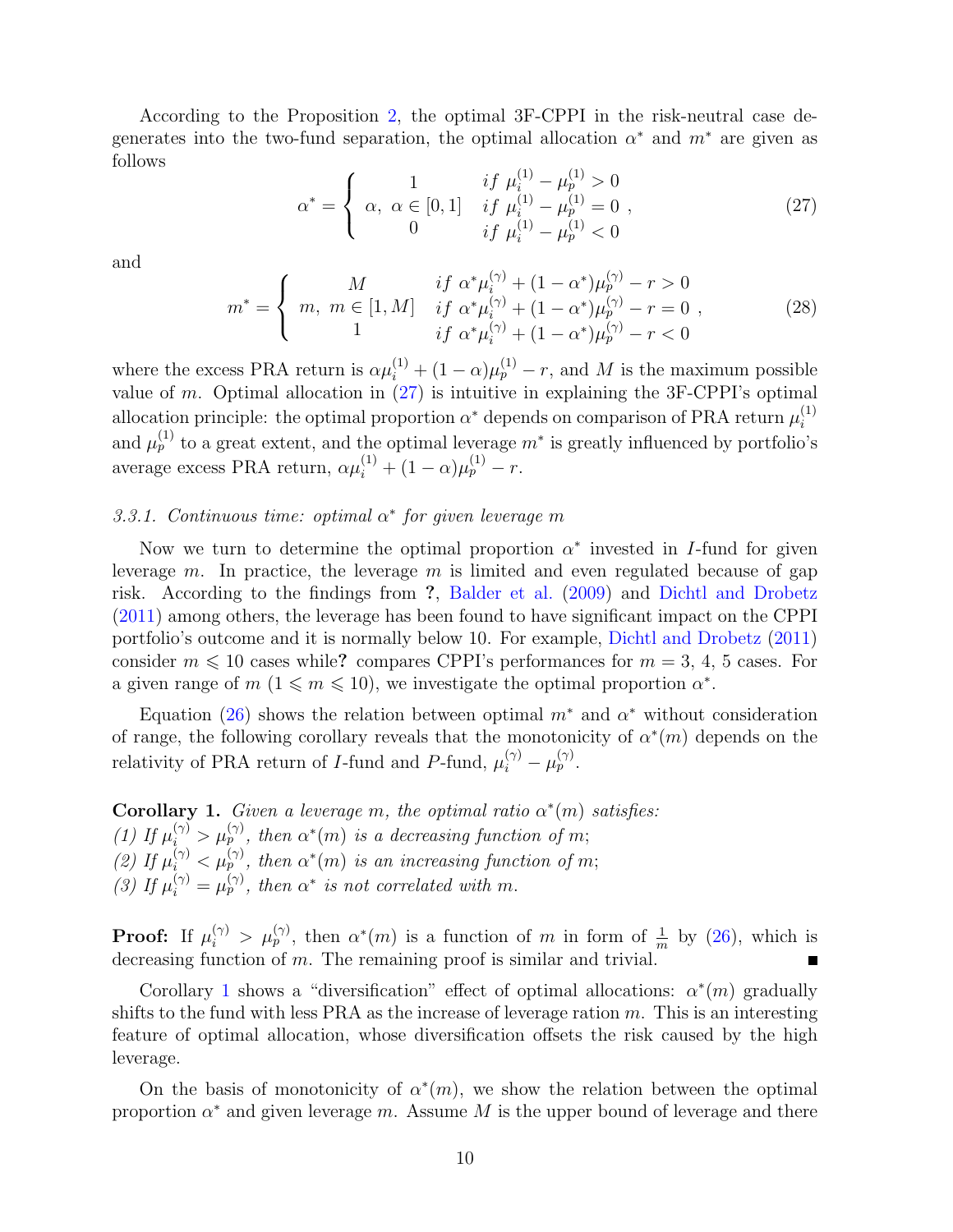are constraints on short-sale, then the parameters ranges are  $m \in [1, M]$  and  $\alpha \in [0, 1]$ . With consideration of the bounds, we have the following proposition [3,](#page-10-0) whose proof is trivial.

<span id="page-10-0"></span>**Proposition 3.** For a regulated leverage  $m \in [1, M]$ , the optimal ratio  $\alpha_c^*(m) \in [0, 1]$  is:

$$
\alpha_c^*(m) = \begin{cases}\n1 & \text{if } \alpha^*(m) > 1 \\
\alpha^*(m) & \text{if } \alpha^*(m) \in [0, 1] \\
0 & \text{if } \alpha^*(m) < 0\n\end{cases} .
$$
\n(29)

So far, we have only considered the optimal allocation in a continuous time case, under which the portfolio is continuously rebalanced. As the portfolio value never falls below the floor in the continuous time case, the investor's loss averse feature does not play a role in optimal allocation.

# 3.3.2. Discrete time: optimal  $\alpha^*$  for given leverage m

Due to the constraints of the continuous time case, we here consider a more practical case, the discrete time case, under which the portfolio cannot be rebalanced continuously. In the discrete time case, there is a gap risk that the cushion value of 3F-CPPI fund might turn to a negative value between two rebalance time, which means the portfolio is failing to achieve the guaranteed return. Therefore, the investor's loss aversion characteristic plays a vital role in determining the optimal allocation.

Monte Carlo simulation method is adopted to solve the optimal proportion  $\alpha^*$  for a given leverage  $m$ . Within the parameters ranges, for each  $m$ , we run simulations through the range  $\alpha \in [0,1]$  to search for the optimal  $\alpha^*$ , the interval is 0.005. For each  $(m,\alpha)$ pair, 100000 times simulations are run to calculate allocation outcome. In the simulation, we assign  $\gamma = 0.88$ , which is consistent with [Tversky and Kahneman](#page-30-8) [\(1992\)](#page-30-8) and [Dichtl](#page-29-5) [and Drobetz](#page-29-5) [\(2011\)](#page-29-5). We consider the following three different scenarios of I-fund and  $P$ -fund:  $5$ 

- Case 1:  $\mu_i^{(\gamma)} > \mu_p^{(\gamma)}$ ;
- Case 2:  $\mu_i^{(\gamma)} = \mu_p^{(\gamma)};$
- Case 3:  $\mu_i^{(\gamma)} < \mu_p^{(\gamma)}$ .

Figure 1 illustrates the relationship between optimal  $\alpha^*$  and leverage m for these three cases, the interval of leverage m is  $[0, 10]$ . The numerical results show the monotonic relationship between optimal  $\alpha^*$  and leverage m in the discrete time case, which is consistent with the theoretical result. Having considering the gap risk in discrete time, the optimal allocation on I-fund and P-fund relies on the PRA return of the funds as well as the leverage m.

<span id="page-10-1"></span> ${}^{5}$ For a better understanding of the financial market parameters assignment, please refer to the Section 5.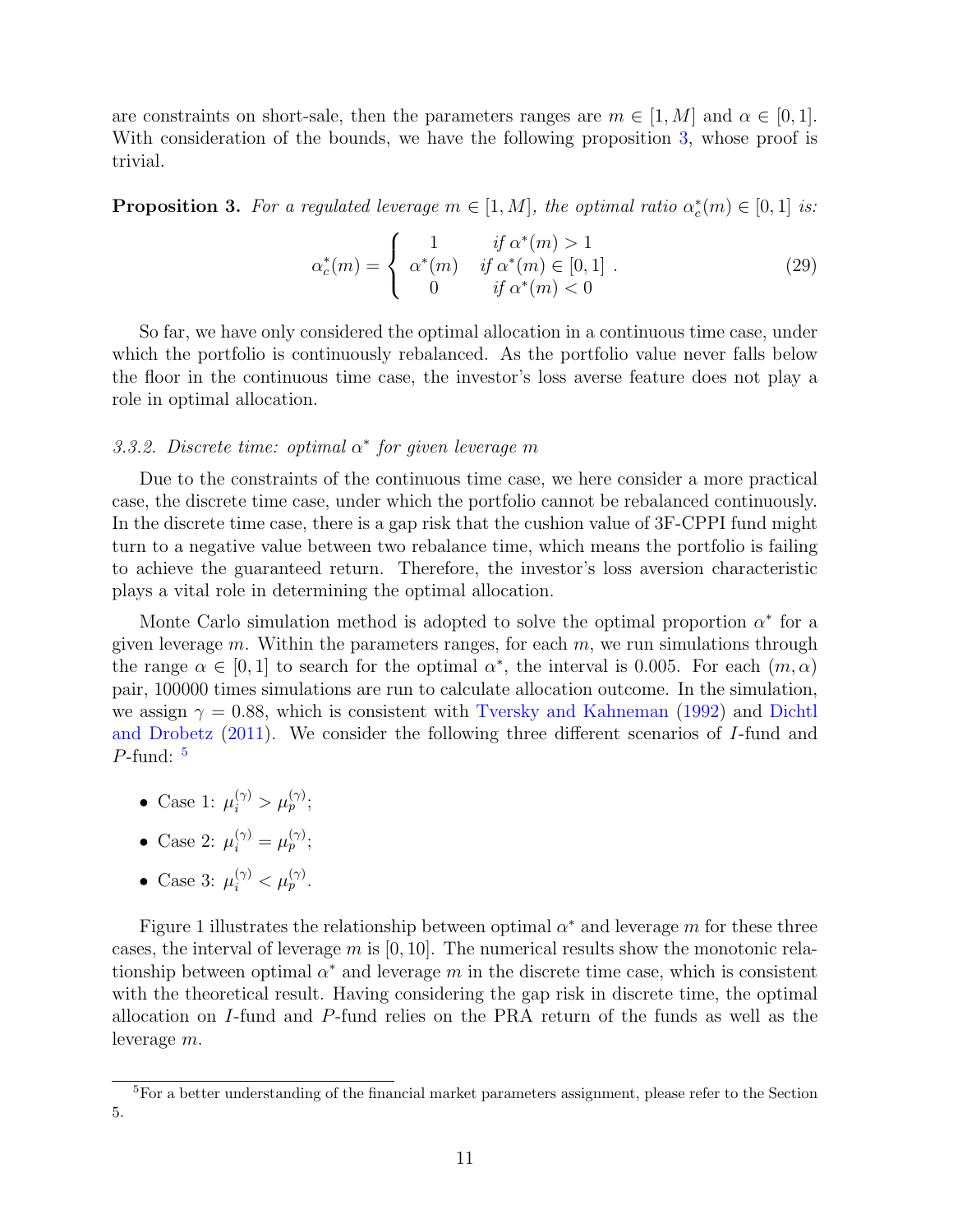

Figure 1: The relationship between optimal allocation  $\alpha$  and leverage m for three different cases, i.e. Case  $1 \mu_i^{(\gamma)} > \mu_p^{(\gamma)}$ , Case  $2 \mu_i^{(\gamma)} = \mu_p^{(\gamma)}$  and Case  $3 \mu_i^{(\gamma)} < \mu_p^{(\gamma)}$ .

#### 3.4. An example: pension guarantee funds in China

Here we use an example of pension guarantee funds in China to show the advantage of the proposed 3F-CPPI strategy. The medical and health-related expense is one of the major parts of living cost for retirees in China, and its price inflation significantly affects the retiree's utility of pension savings. Using historical data from Shanghai Stock Exchange, we simulate the performance for both the 3F-CPPI and CPPI strategy.

The IAMAC-SinoLife China Senior Living Cost Index (ISLCI) is a price index issued by Insurance Asset Management Association of China (IAMAC). It measures the living cost of retirees in mainland China. Figure 2 compares the ISLCI and CPI in the period from Jan 2001 to May 2017. As indicated in Figure 2, the annual increasing rate for ISLCI is 3.86% which is much higher than CPI with an annual increasing rate of 2.46%.

Meanwhile, within the period between January 2006 to May 2017, the performance of the stock market index (I-fund) and the retirement industry sector index (P-fund) in China have been illustrated in the Figure 3. Both the stock market index (I-fund) and the retirement industry sector index (P-fund) are calculated by daily traded stocks, issued by Shanghai Stock Exchange. Figure 3 shows the P-fund achieves a higher return than the I-fund during the time window selected.

To compare the proposed 3F-CPPI with the standard CPPI strategy, we conduct historical simulation by using historical data within the period between Jan 2012 to Dec 2014. We select this time window to avoid extreme market condition during which both CPPI and 3F-CPPI portfolio fall to the floor value, thus to give a better comparison between 3F-CPPI and CPPI. Figure 4 presents the performance of CPPI and 3F-CPPI portfolios and it is obvious that 3F-CPPI dominates CPPI and achieves better performance. This is quite straightforward as 3F-CPPI invests in a better performed P-fund which hedge the price inflation risk well.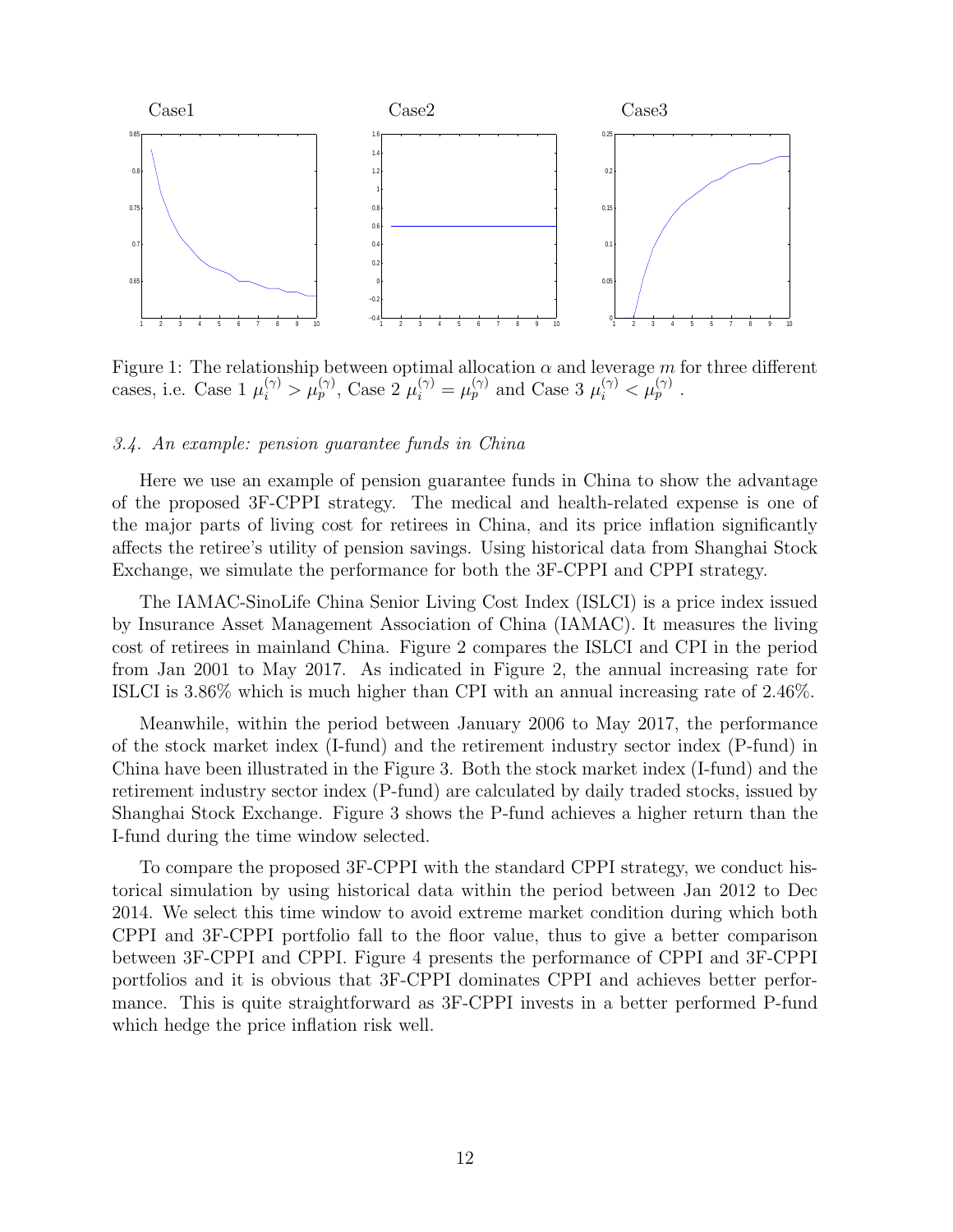

Figure 2: Historical ISLCI and CPI in China from Jan 2001 to May 2017 (Source: Insurance Asset Management Association of China (IAMAC))



Figure 3: Historical performance for the Stock market index (I-fund) and Retirement industry sector index (P-fund) listed in Shanghai Stock Exchange from Jan 2006 to May 2017 (WIND Data)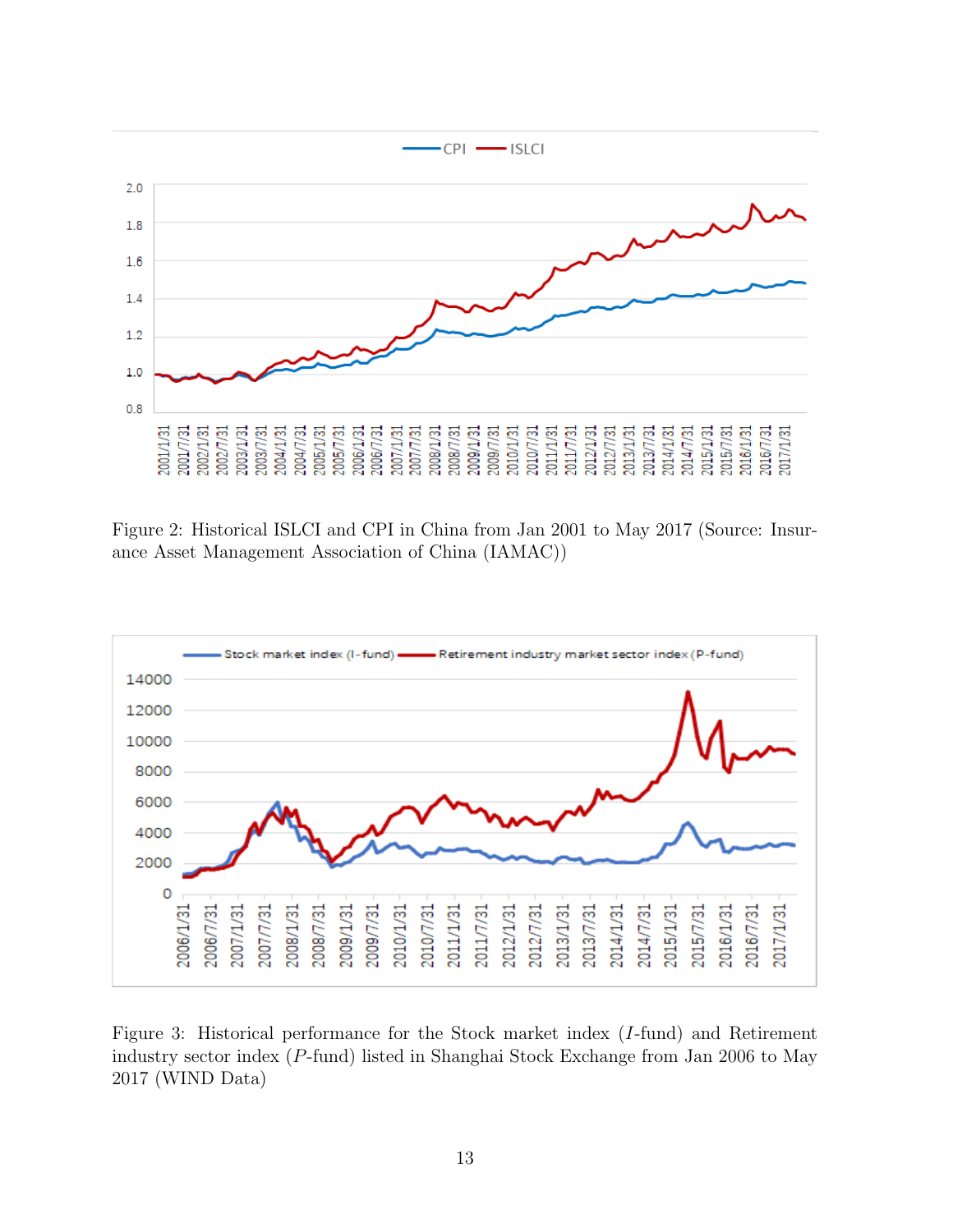

Figure 4: Historical simulation: the performance of CPPI and 3F-CPPI portfolios

### 4. Simulation analysis

It is obvious that the 3F-CPPI dominates CPPI under the continuous time case as the latter can be viewed as a special case of 3F-CPPI. However, whether 3F-CPPI outperforms CPPI or other bench strategies under the discrete case with gap risk is not that obvious and needs further investigation.

In this section, we first start Monte Carlo simulation in Subsection [4.1,](#page-13-0) followed by the detailed definitions of benchmark strategies and performance measures in Subsection [4.2,](#page-15-0) the main results with regard to the performance of 3F-CPPI with other bench strategies such as CPPI are presented in Subsection [4.3.](#page-16-0)

#### <span id="page-13-0"></span>4.1. Simulation Design

The Monte Carlo simulations are carried on a step-by-step basis as follows:

- 1. A wide range of the market possibilities with eight economic scenarios in total has been considered, including four different relativity of performance from I-fund and P-fund under two different inflation levels.
- 2. Then we run 100,000 simulation times for each scenario, the performance for 3F-CPPI and other benchmark strategies from Monte Carlo simulation has been reported.
- 3. Finally, different performance measures have been employed to evaluate the 100,000 outcomes of all strategies in each scenario. The measures include protection ratio, return distribution, and investors' loss averse utility. Further, a paired t-test has been applied to compare the investor's utility under different PI strategies.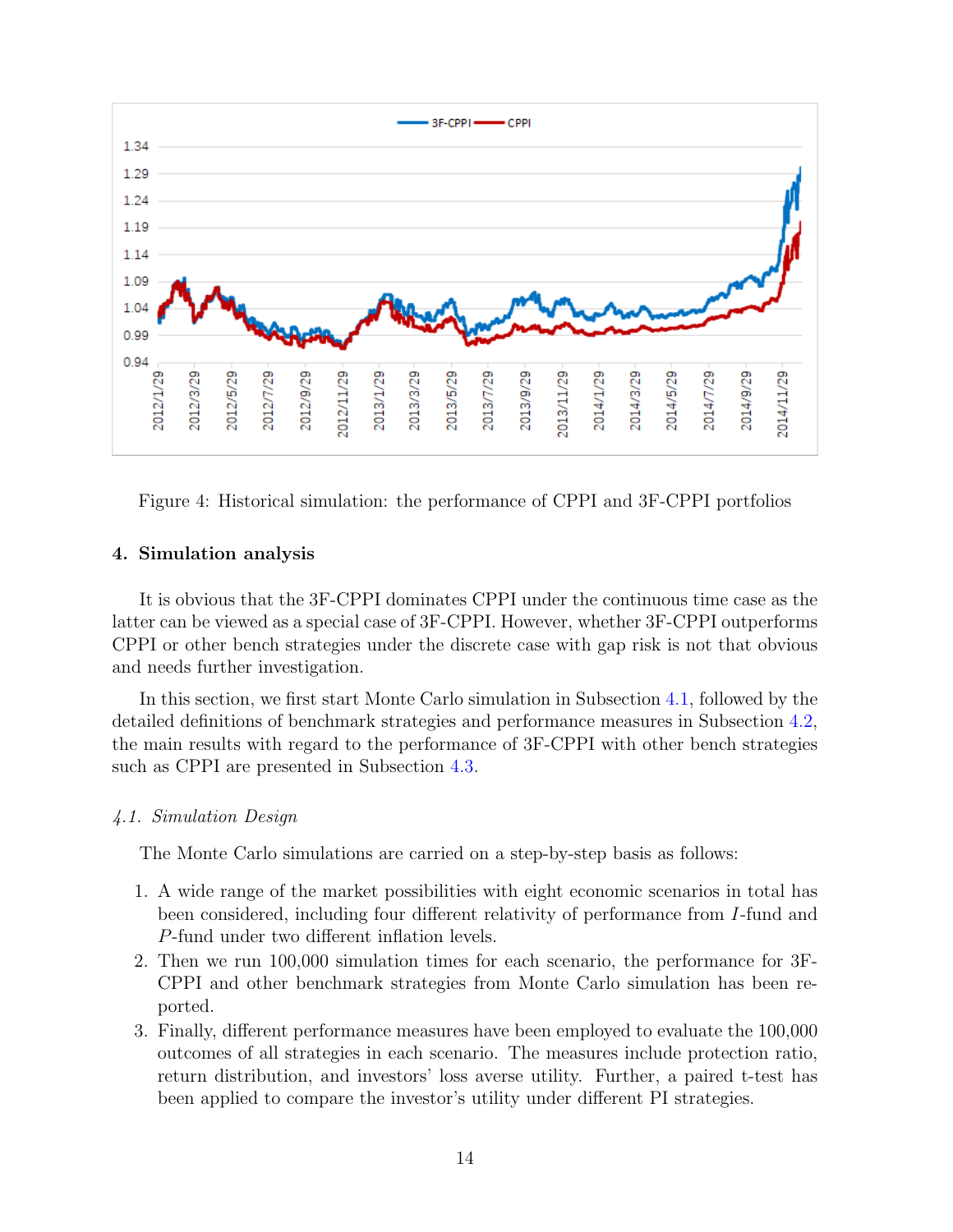According to the model in Section [2,](#page-3-0) the stock market and the purpose-related inflation index follow multivariate correlated Brownian motion processes. Before running Monte Carlo simulation, some key parameters have to be assigned: the return and volatility of the I-fund :  $\mu_i$  and  $\overrightarrow{\sigma}_i$ ; the return and volatility of the P-fund :  $\mu_p$ ,  $\overrightarrow{\sigma}_p$ ; and the growth rate and volatility of the purpose-related expense risk:  $\mu_y$ ,  $\vec{\sigma}_y$ .

We refer to the existing literature for assigning parameters value. Similar to [Arnott and](#page-28-6) [Bernstein](#page-28-6) [\(2002\)](#page-28-6), we first assume the risk free rate  $r_f$  is fixed at 4.5% within the investment period. According to [Dimson et al.](#page-29-10) [\(2008\)](#page-29-10), the mean annual equity excess return for developed stock markets was approximately 7% between 1900 and 2005, resulting in an expected excess return around 4.5% per year. In our simulation, we then estimate that a high state of stock market excess return is 6.5%, and a low state is 4.5%. Last, [Dimson](#page-29-10) [et al.](#page-29-10) [\(2008\)](#page-29-10) find the long-run stock return volatility was roughly 20% per year that has been used in simulation by other scholars like [Benninga](#page-28-7) [\(1990\)](#page-28-7) and [Figlewski et al.](#page-29-11) [\(1993\)](#page-29-11). Therefore, we estimate the stock market volatility with a range from a high state of 30% to a low state of 20%.

As claimed in Section [3,](#page-5-3) the 3F-CPPI optimal allocation depends mainly on the relativity of I-fund and P-fund. To present a comprehensive analysis of 3F-CPPI performance, we consider four possible market scenarios with a fixed P-fund and four different I-fund market scenarios, the varied I-fund has either a higher (lower) return or a higher (lower) volatility than the given P-fund respectively. The four states of the stock market are summarized in Table 2.

| $I$ -fund  | Excess return |                                            |             |                                           |  |  |
|------------|---------------|--------------------------------------------|-------------|-------------------------------------------|--|--|
|            |               | Low                                        | High        |                                           |  |  |
| Volatility |               |                                            |             |                                           |  |  |
| Low        | Scenario 1:   | Excess return: $4.5\%$<br>Volatility: 20%  | Scenario 2: | Excess return: $6.5\%$<br>Volatility: 20% |  |  |
| High       | Scenario 3:   | Excess return: $4.5\%$<br>Volatility: 30\% | Scenario 4: | Excess return: $6.5\%$<br>Volatility: 30% |  |  |

Table 2: Four different market scenarios and a fixed performance of P-fund with mean excess return and volatility of being 5.5% and 25% respectively

Other than the stock market, the inflation index plays an important role in the economic scenarios. Unlike the highly volatile stock markets, the inflation is a more steady process. We distinguish it by low and high inflation states, which has been summarised as follows:

Low Inflation Trial: In four scenarios of the low inflation trial, we assume the mean growth rate and volatility of the inflation index  $Y_t$  are 3% and 1% respectively.

High Inflation Trial: In four scenarios of the high inflation trial, we assume the mean growth rate and volatility of the inflation index  $Y_t$  are 12% and 1% respectively.

We further assume the inflation index  $Y_t$  has a different correlation with the I-fund and P-fund in both trials: with the correlation between  $Y_t$  and I-fund return being 16.7%, and that of P-fund being 50%.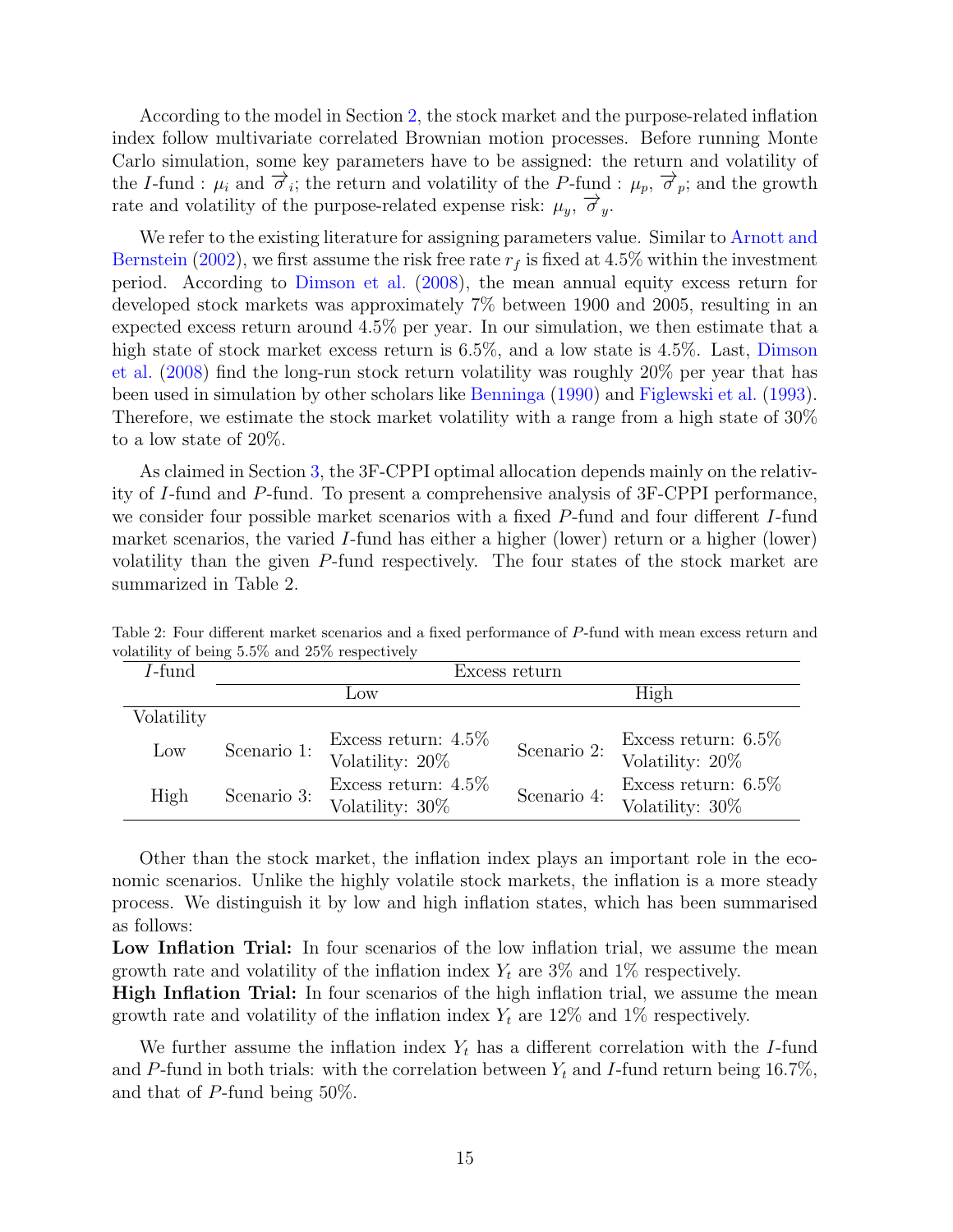Similar to [Benartzi and Thaler](#page-28-8) [\(1995\)](#page-28-8) and [Dichtl and Drobetz](#page-29-5) [\(2011\)](#page-29-5), we consider a one-year investment horizon and simulate 250 daily observations for each scenario. The guarantee level of the SPGF is set to be 100% (full capital guarantee). We normalize the initial SPGFs value  $V_0$  as 100. We run 100,000 simulation times for each scenario to provide a stable and convincing test. T-test has been applied to compare performances among 3F-CPPI and other benchmark strategies. All portfolio insurance strategies in the simulation adopt a base case leverage of  $m = 5$ , which has been commonly used in practise [\(Herold et al.,](#page-29-12) [2005\)](#page-29-12).

#### <span id="page-15-0"></span>4.2. Benchmark strategies and performance measures

#### 4.2.1. Benchmark strategies

We select a variety of benchmark strategies, including CPPI, TIPP, stop-loss, buyand-hold strategy and the risk-free investment, to test the superiority of the proposed 3F-CPPI.

#### CPPI strategies

CPPI strategy has been introduced in [3.1.](#page-5-2) The benchmark strategies consider two CPPI strategies with a difference in the risky fund: i.e. the risky asset of CPPI-I strategy is the I-fund while that of the CPPI-P is the P-fund.

#### TIPP strategy

Time invariant portfolio protection (TIPP) strategy proposed by [Estep and Kritzman](#page-29-13) [\(1988\)](#page-29-13), not only ensures a protection of the investor's initial wealth but also any interim capital gains during the investment. Instead of having a fixed-rate floor like CPPI, TIPP's floor is ratchet up with the value of the portfolio during the investment period. Therefore, TIPP portfolio's exposure in stock market  $E_t$  is

$$
E_t = mC_t = m(V_t - P_t), \ t \in [0, T], \tag{30}
$$

the floor is

$$
P_t = \max(e^{-d(T-t)}P_T, \ f \cdot V_t), \ t \in [0, T], \tag{31}
$$

where f is a predetermined protection ratio of whole portfolio value  $V_t$ .  $f \cdot V_t$  shows the "ratcheting up"effect of TIPP, which transfers gains in the risky asset to the risk-free asset irreversibly once there are interim capital gains.

#### Stop loss (S-L) strategy

Stop loss is one of the simplest portfolio insurance strategies to protect a risky portfolio against losses. Under the stop loss strategy, the fund initially invests all the wealth  $V_0$ in the risky assets, the position of which will be maintained as long as the market value of the portfolio exceeds the net present value floor  $V_t \ge P_t$ . Once the market value of the portfolio reaches or falls below the discounted floor  $V_t < P_t$ , all of the risky portfolio positions are cleared off and to be reinvested in the risk-free asset till maturity.

#### Buy-and-hold (B&H) strategies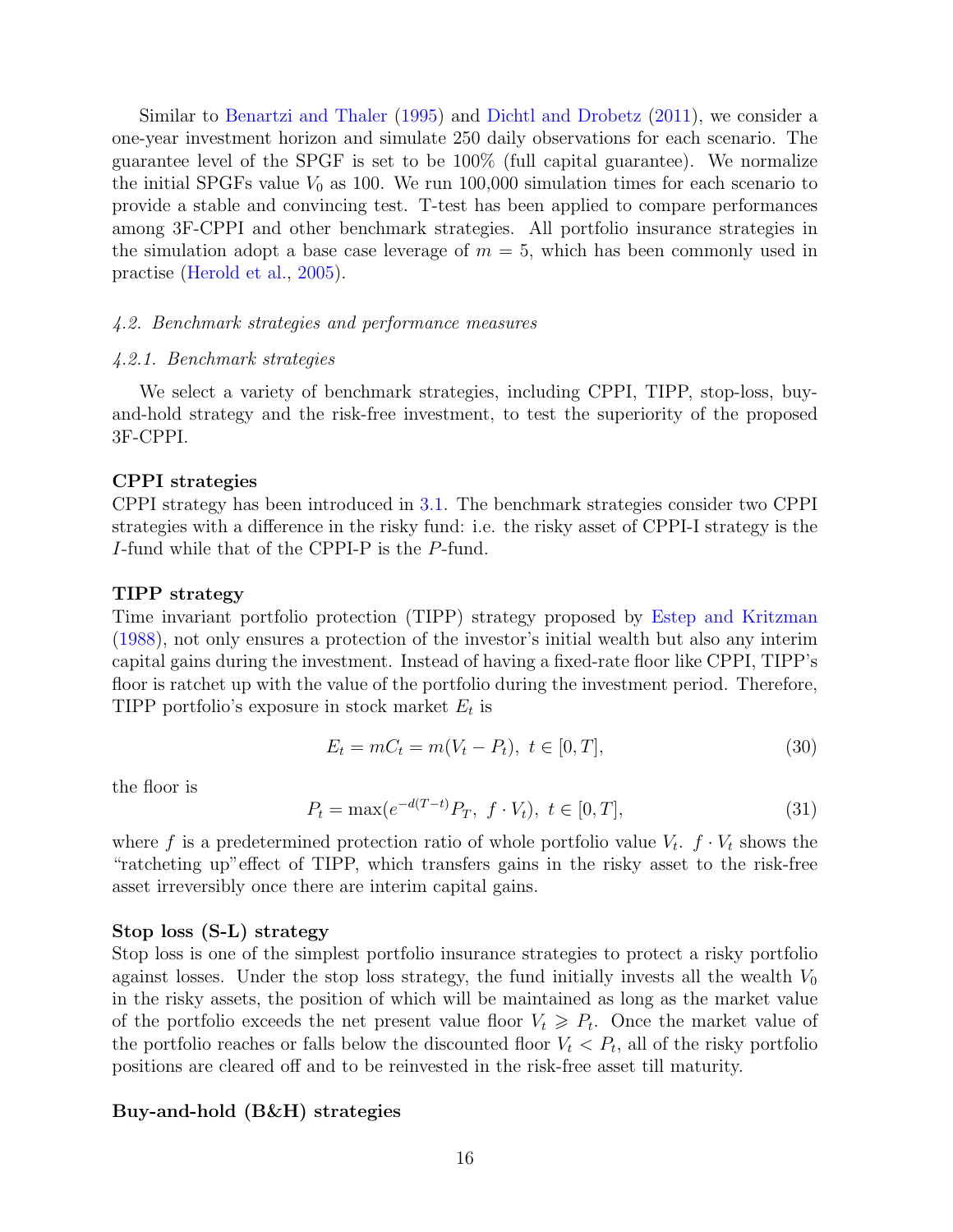B&H strategy is not a portfolio insurance strategies as it doesn't have a protection ratio. B&H-P strategy invests total value of the fund  $V_0$  in the stock market I-fund during the whole investment horizon while B&H-P strategy invests in the P-fund. B&H strategies achieve a high return in a bull market while a low return in a bear market.

#### Cash investment strategy

A cash investment strategy simply invests the total fund wealth  $V_0$  in the risk-free fund (Cash Asset) during the whole investment horizon.

#### 4.2.2. Performance measures

To provide a sound assessment, measures are applied to evaluate the 100,000 outcomes of all strategies in each scenario, in terms of its success rate to protect the insured value and the return distribution. The performance measures include average annual return, annual volatility, Sharpe ratio, protected ratio, 1% value at risk, 1% expected shortfall and investor's prospect utility, with loss aversion parameters  $\lambda = 1$  and  $\lambda = 2.25$ . Paired t-tests of investors' utility are conducted to compare 3F-CPPI with benchmark strategies. Some measures like annual return, volatility, Sharpe ratio and value at risk are well-known, the other measures, which are widely adopted in portfolio insurance related literature, are briefly explained in the following.

#### Protection ratio

The protection ratio is defined as the probability that the strategy successfully protects the insured value [\(Huu Do,](#page-29-14) [2002\)](#page-29-14). It measures the ability in sustaining a pre-specified guarantee return.

#### 1% Expected shortfall

For a given strategy, 1% Expected shortfall measures the average return of the poorestperformed 1% scenarios. Its calculation follows two steps: firstly sort the realized portfolio values in ascending order, then calculate the average value in the poorest-performed 1% group. Expected shortfall focuses on the left tail of the distribution and measures the ability of controlling the downside risk.

#### Loss averse utility

We first compare the mean loss averse utility value of the  $100,000$  times simulated portfolio outcomes. Being consistent with [Tversky and Kahneman](#page-30-8) [\(1992\)](#page-30-8) and [Dichtl and](#page-29-5) [Drobetz](#page-29-5) [\(2011\)](#page-29-5), we assign  $\lambda = 2.25$  and  $\gamma = 0.88$  in the simulation. Then two loss aversion parameters,  $\lambda = 1$  and  $\lambda = 2.25$  in Equation [\(8\)](#page-4-1), has been used in our simulation.  $\lambda = 1$  indicates that no loss averse for investors as they treat the loss and gain equally. While  $\lambda = 2.25$  reflects loss averse investors with the most common type of loss averse parameters.

#### <span id="page-16-0"></span>4.3. Simulation Results

The Monte Carlo simulation results of performance measures for different strategies have been presented in Table 3, while simulation results of utility value under two different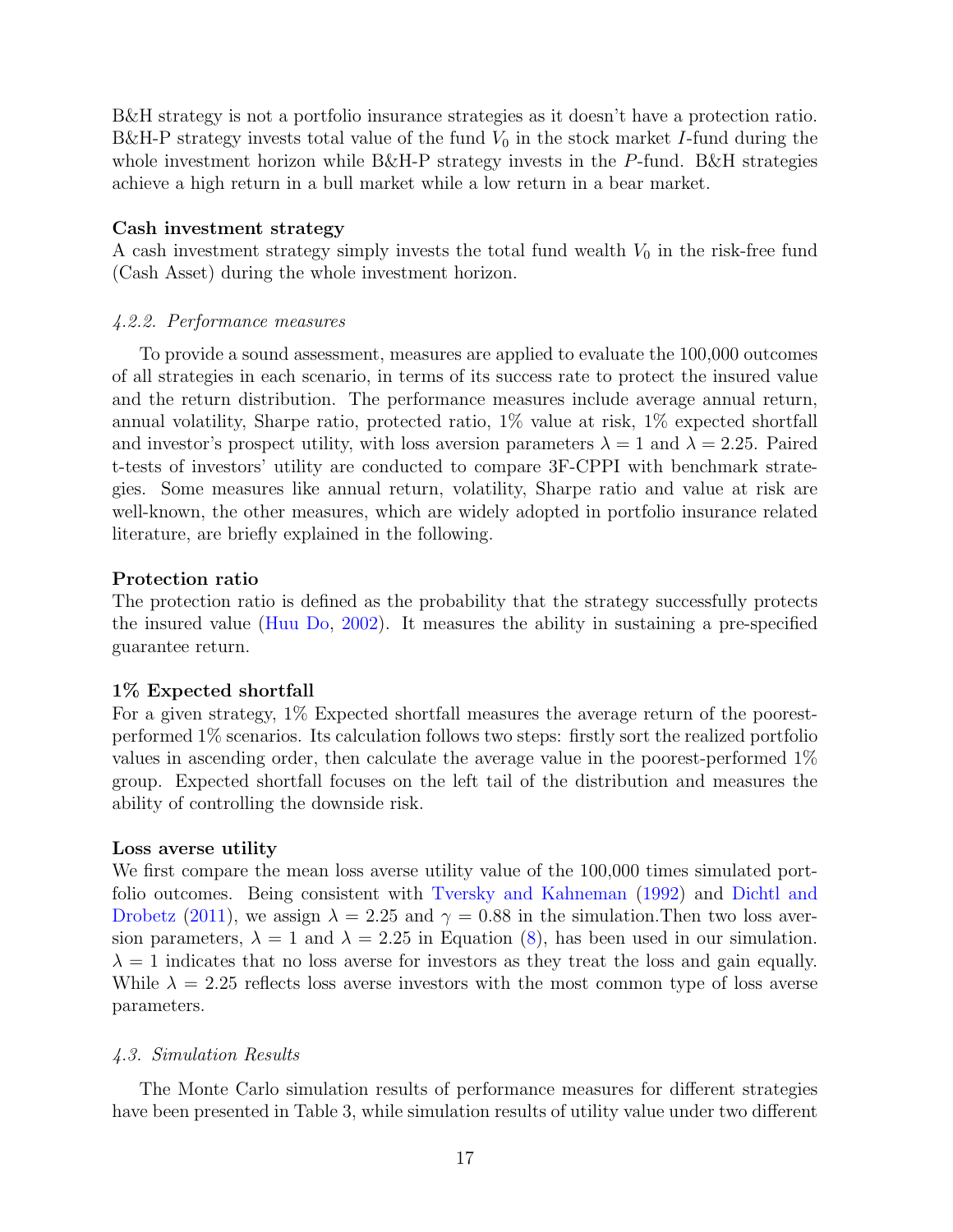inflation levels are presented in Table 4. Generally speaking, 3F-CPPI has the highest protect ratio and lowest extreme loss (e.g. value at risk, expected shortfall) among all the strategies under all market scenarios. Also, 3F-CPPI is the most preferred strategy among all the strategies for the loss averse investors. Moreover, the more risk averse the SPGFs investor is, the higher benefit can be gained from 3F-CPPI strategy.

In the following text, we compare the performance among the 3F-CPPI and other strategies using the loss averse utility measure and downside risk protection measures under different market conditions.

Table 3: This table presents Monte Carlo simulation results of performance measures (e.g. Mean return, volatility, Sharpe ratio etc.) for the proposed 3F-CPPI strategy and other benchmark strategies like CPPI, TPPI among others. The P-fund is fixed with a mean return and volatility of 10% and 25% respectively.

|                                                                  | 3F-CPPI  | CPPI-I   | CPPI-P    | <b>TPPI</b> | $S-L$    | B&H-I     | B&H-P     | $\operatorname{Cash}$ |  |
|------------------------------------------------------------------|----------|----------|-----------|-------------|----------|-----------|-----------|-----------------------|--|
| Scenario 1: I-fund expected return = $9\%$ , volatility = $20\%$ |          |          |           |             |          |           |           |                       |  |
| Mean Return p.a. $(\%)$                                          | 6.05     | 5.63     | 5.92      | 5.62        | 5.86     | 9.83      | 11.29     | 4.50                  |  |
| Volatility p.a. $(\%)$                                           | 8.98     | 2.60     | 3.47      | 0.80        | 6.67     | 20.06     | 25.34     | NA                    |  |
| Sharpe Ratio                                                     | 0.05     | 0.07     | 0.07      | 0.13        | 0.05     | 0.12      | 0.11      | NA                    |  |
| Protect Ratio $(\%)$                                             | 98.22    | 95.53    | $91.54\,$ | 72.76       | 10.94    | 51.61     | $51.35\,$ | 100                   |  |
| $1\%$ Value at Risk                                              | $-0.01$  | $-0.02$  | $-0.03$   | $-13.36$    | $-5.13$  | $-58.81$  | $-63.45$  | $4.50\,$              |  |
| 1% Expected Short Fall                                           | $-0.02$  | $-0.03$  | $-0.04$   | $-15.75$    | $-5.89$  | $-63.66$  | $-68.25$  | 4.50                  |  |
| Scenario 2: I-fund expected return = 11%, volatility = $20\%$    |          |          |           |             |          |           |           |                       |  |
| Mean Return p.a. $(\%)$                                          | 6.08     | 5.86     | 5.70      | 5.83        | 6.13     | 10.83     | 10.29     | 4.50                  |  |
| Volatility p.a. $(\%)$                                           | 7.53     | 2.68     | 3.37      | 0.78        | 6.88     | 20.06     | 25.34     | NA                    |  |
| Sharpe Ratio                                                     | $0.06\,$ | $0.08\,$ | $0.07\,$  | $0.15\,$    | $0.06\,$ | 0.14      | 0.11      | NA                    |  |
| Protect Ratio $(\%)$                                             | 98.03    | 96.04    | 90.76     | 73.75       | 11.33    | $52.65\,$ | $50.37\,$ | 100                   |  |
| $1\%$ Value at Risk                                              | $-0.01$  | $-0.02$  | $-0.03$   | $-13.04$    | $-5.08$  | $-58.07$  | $-63.45$  | $4.50\,$              |  |
| 1% Expected Short Fall                                           | $-0.03$  | $-0.03$  | $-0.04$   | $-15.42$    | $-5.84$  | $-62.97$  | $-68.25$  | 4.50                  |  |
| Scenario 3: I-fund expected return = 9%, volatility = $30\%$     |          |          |           |             |          |           |           |                       |  |
| Mean Return p.a. $(\%)$                                          | 5.89     | 5.34     | 5.70      | 5.41        | 5.47     | 8.80      | 10.29     | 4.50                  |  |
| Volatility p.a. $(\%)$                                           | 18.47    | 3.86     | 3.37      | 1.17        | 8.82     | 30.10     | 25.34     | NA                    |  |
| Sharpe Ratio                                                     | 0.03     | 0.04     | 0.07      | 0.08        | 0.03     | 0.08      | 0.11      | NA                    |  |
| Protect Ratio $(\%)$                                             | 95.40    | 83.60    | 90.76     | 67.69       | 8.63     | 47.40     | 50.37     | 100                   |  |
| 1% Value at Risk                                                 | $-0.02$  | $-0.04$  | $-0.03$   | $-17.17$    | $-6.29$  | $-67.55$  | $-63.45$  | 4.50                  |  |
| 1% Expected Short Fall                                           | $-0.04$  | $-0.04$  | $-0.04$   | $-19.93$    | $-7.15$  | $-72.08$  | $-68.25$  | 4.50                  |  |
| Scenario 4: I-fund expected return = 11%, volatility = $30\%$    |          |          |           |             |          |           |           |                       |  |
| Mean Return p.a. $(\%)$                                          | 6.09     | $5.75\,$ | 5.70      | 5.82        | 5.93     | 10.80     | 10.29     | 4.50                  |  |
| Volatility p.a. $(\%)$                                           | 18.23    | 4.08     | 3.37      | 1.14        | $9.22\,$ | 30.10     | $25.34\,$ | $\mathrm{NA}$         |  |
| Sharpe Ratio                                                     | 0.04     | $0.06\,$ | $0.07\,$  | 0.12        | $0.05\,$ | 0.11      | 0.11      | NA                    |  |
| Protect Ratio $(\%)$                                             | 95.57    | 85.85    | 90.76     | 69.49       | $9.16\,$ | 49.27     | $50.37\,$ | 100                   |  |
| $1\%$ Value at Risk                                              | $-0.02$  | $-0.04$  | $-0.03$   | $-16.51$    | $-6.15$  | $-66.24$  | $-63.45$  | $4.50\,$              |  |
| 1% Expected Short Fall                                           | $-0.04$  | $-0.04$  | $-0.04$   | $-19.26$    | $-7.00$  | $-70.88$  | $-68.25$  | 4.50                  |  |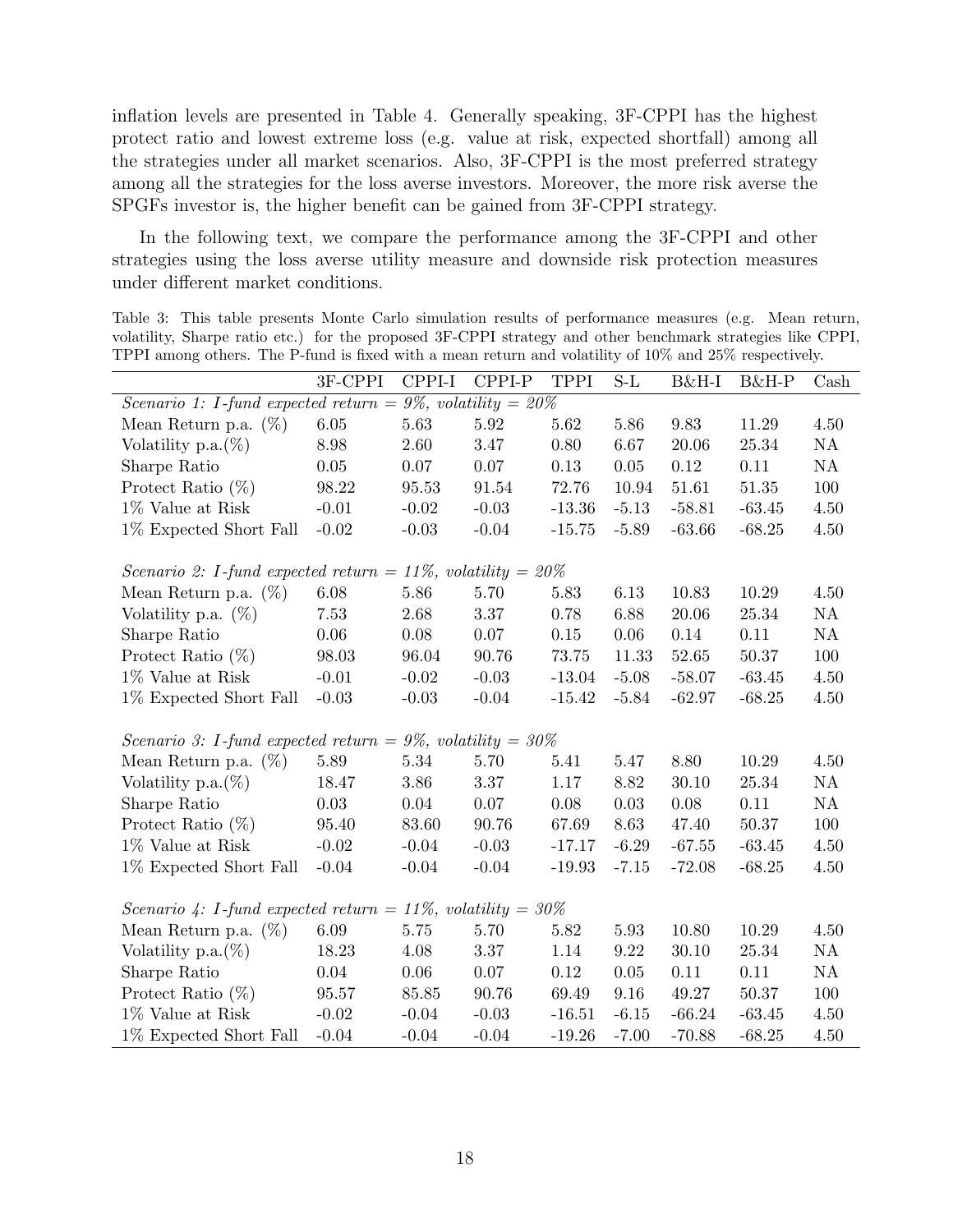Table 4: This table reports Monte Carlo simulation results of the utility value for loss averse investors under two inflation levels. The P-fund is fixed with a mean return and volatility of 10% and 25% respectively. The null hypothesis in the paired t-test is that the loss averse utility of a portfolio insurance strategy is equal to that of the best corresponding benchmark strategy (3F-CPPI).

|                                                                                 | 3F-CPPI                                                          | $CPPI-I$    | CPPI-P    | <b>TPPI</b> | $S-L$     | B&H-I      | B&H-P      | Cash                  |  |  |  |
|---------------------------------------------------------------------------------|------------------------------------------------------------------|-------------|-----------|-------------|-----------|------------|------------|-----------------------|--|--|--|
| Scenario 1: I-fund expected return = $9\%$ , volatility = $20\%$                |                                                                  |             |           |             |           |            |            |                       |  |  |  |
| Low Inflation Trial                                                             |                                                                  |             |           |             |           |            |            |                       |  |  |  |
| Utility(lambda= $1)$                                                            | 4.45                                                             | $4.22***$ a | $4.24***$ | $4.48***$   | 3.31      | 5.76       | 6.25       | $4.16***$             |  |  |  |
| Utility(lambda= $2.25$ )                                                        | 4.45                                                             | $4.22***$   | $4.24***$ | $2.98***$   | $1.67***$ | $-5.23***$ | $-5.75***$ | $4.16***$             |  |  |  |
| <b>High Inflation Trial</b>                                                     |                                                                  |             |           |             |           |            |            |                       |  |  |  |
| Utility(lambda= $1)$                                                            | 4.02                                                             | $3.9***$    | $3.75***$ | $4.14***$   | 3.05      | 5.26       | 4.98       | $3.87***$             |  |  |  |
| Utility(lambda= $2.25$ )                                                        | 4.02                                                             | $3.9***$    | $3.75***$ | $2.74***$   | $1.53***$ | $-4.99***$ | $-6.64***$ | $3.87***$             |  |  |  |
| <i>Scenario 2: I-fund expected return = 11%, volatility = <math>20\%</math></i> |                                                                  |             |           |             |           |            |            |                       |  |  |  |
| Low Inflation Trial                                                             |                                                                  |             |           |             |           |            |            |                       |  |  |  |
| Utility(lambda=1)                                                               | 4.45                                                             | $4.37*$     | $4.04***$ | $4.62***$   | 3.46      | 6.35       | 5.36       | $4.16^{\ast\ast\ast}$ |  |  |  |
| Utility(lambda= $2.25$ )                                                        | 4.45                                                             | $4.36*$     | $4.04***$ | $3.19***$   | $1.85***$ | $-4.27***$ | $-7.15***$ | $4.16***$             |  |  |  |
| <b>High Inflation Trial</b>                                                     |                                                                  |             |           |             |           |            |            |                       |  |  |  |
| Utility(lambda=1)                                                               | 4.13                                                             | $4.06*$     | $3.75***$ | $4.30***$   | 3.22      | 5.9        | 4.98       | $3.87***$             |  |  |  |
| Utility(lambda= $2.25$ )                                                        | 4.13                                                             | $4.05*$     | $3.75***$ | $2.97***$   | $1.72***$ | $-3.97***$ | $-6.64***$ | $3.87***$             |  |  |  |
|                                                                                 | Scenario 3: I-fund expected return = $9\%$ , volatility = $30\%$ |             |           |             |           |            |            |                       |  |  |  |
| Low Inflation Trial                                                             |                                                                  |             |           |             |           |            |            |                       |  |  |  |
| Utility(lambda=1)                                                               | 4.16                                                             | $3.78***$   | 4.08      | $4.18***$   | 2.84      | 4.6        | 5.57       | 4.16                  |  |  |  |
| Utility(lambda= $2.25$ )                                                        | 4.16                                                             | $3.78***$   | 4.08      | $1.99***$   | $0.85***$ | $-9.51$    | $-6.84***$ | 4.16                  |  |  |  |
| <b>High Inflation Trial</b>                                                     |                                                                  |             |           |             |           |            |            |                       |  |  |  |
| Utility(lambda=1)                                                               | 3.82                                                             | $3.49***$   | 3.75      | $3.86***$   | 2.61      | 4.17       | $4.98\,$   | 3.87                  |  |  |  |
| Utility(lambda= $2.25$ )                                                        | $3.82\,$                                                         | $3.49***$   | 3.75      | $1.81***$   | $0.76***$ | $-8.99***$ | $-6.64***$ | 3.87                  |  |  |  |
| Scenario 4: I-fund expected return = 11%, volatility = $30\%$                   |                                                                  |             |           |             |           |            |            |                       |  |  |  |
| Low Inflation Trial                                                             |                                                                  |             |           |             |           |            |            |                       |  |  |  |
| Utility(lambda= $1)$                                                            | 4.26                                                             | $4.06***$   | $4.04***$ | $4.49***$   | 3.12      | 5.84       | 5.36       | $4.16**$              |  |  |  |
| Utility(lambda= $2.25$ )                                                        | 4.26                                                             | $4.05***$   | $4.04***$ | $2.47***$   | $1.17***$ | $-7.48***$ | $-7.15***$ | $4.16**$              |  |  |  |
| <b>High Inflation Trial</b>                                                     |                                                                  |             |           |             |           |            |            |                       |  |  |  |
| Utility(lambda= $1)$                                                            | 3.96                                                             | $3.77***$   | $3.75***$ | $4.18***$   | 2.9       | 5.43       | 4.98       | $3.87**$              |  |  |  |
| Utility(lambda= $2.25$ )                                                        | 3.96                                                             | $3.77***$   | $3.75***$ | $2.29***$   | $1.09***$ | $-6.95***$ | $-6.64***$ | $3.87**$              |  |  |  |

<sup>a</sup> The test statistic is significant at the 10% level; \*\*The test statistic is significant at the 5% level; \*\*\*The test statistic is significant at the 1% level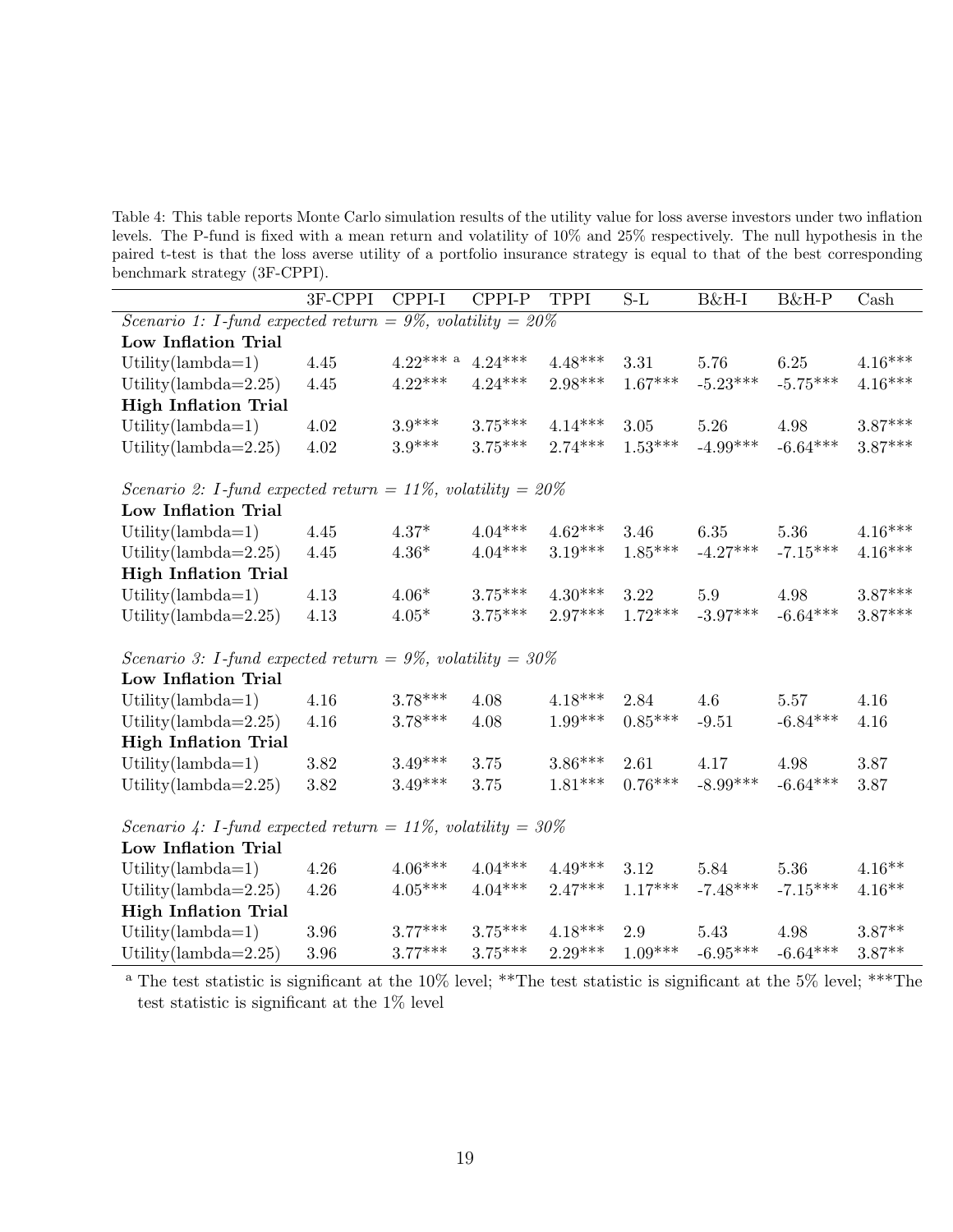#### 4.3.1. Investor utility

Overall, the simulation results show that 3F-CPPI significantly outperforms other benchmark strategies regardless of investors' utility functions.

In the non-loss-averse case with  $\lambda = 1$ , 3F-CPPI dominates all the benchmark strategies except TIPP and B&H. Almost in all four scenarios, TIPP and B&H exhibits higher utility value for non-loss-averse SPGFs investors. However, it is not significantly higher than 3F-CPPI according to the t-test.

While in the loss averse with  $\lambda = 2.25$ , 3F-CPPI dominates almost all strategies in the total eight scenarios of two trails. More specifically, in Scenario 1 of Table 4, the 3F-CPPI exhibits the highest prospect utility in the case of loss averse across all the strategies, with a value of 4.45. Moreover, 3F-CPPI is more favoured by SPGFs investors with higher loss averse utility. This is because for higher risk averse investors, there is almost no reduction of utility for 3F-CPPI strategy while other strategies experience drastically fall of utility value. For instance, TIPP, stop-loss and especially B&H-P strategies experience a big fall (from 6.25 to -5.75) as the increase of loss averse parameter  $\lambda$  from 1 to 2.25.

#### 4.3.2. Downside risk protection

Sustaining a guaranteed return and preventing loss are the main purposes of a portfolio insurance strategy. In both trials, 3F-CPPI reveals the superiority of managing the downside risk. Our numerical results indicate that 3F-CPPI dominates almost all the other strategies except the cash investment in term of the protect ratio, 1% value at risk and 1% expected shortfall.

As can be seen in the Scenario 1 of Table 3, the 1% value at risk of 3F-CPPI is -0.01 %, much higher than TIPP (-13.36 %), S-L (-5.13 %), and B&H-P (-63.45 %). 3F-CPPI also has the highest 1% expected shortfall and the protection ratio as well compared with other benchmark strategies. Overall 3F-CPPI proves to be a competent strategy with regard to preventing downward return and sustaining guaranteed return.

Also, as indicated in Figure 5, 3F-CPPI's return distribution achieves a higher protection ratio and with upside potential as well. Unlike B&H and TPPI, 3F-CPPI controls the downside risk as well.

#### 4.3.3. 3F-CPPI versus CPPI

The proposed 3F-CPPI is a modification to the standard CPPI, it is worthwhile to compare the performance of 3F-CPPI with CPPI. In most cases, 3F-CPPI strategy outperforms CPPI strategy in terms of preventing downside risk, reshaping return distribution and improving the investor's utility. In all scenarios, even in Scenario 3 when I-fund has relative lower excess return and higher volatility than P-fund, 3F-CPPI has a higher average annual return. It is noteworthy that the higher volatility exhibited by 3F-CPPI compared with CPPI is due to its ability in achieving higher returns, as shown in Figure 5.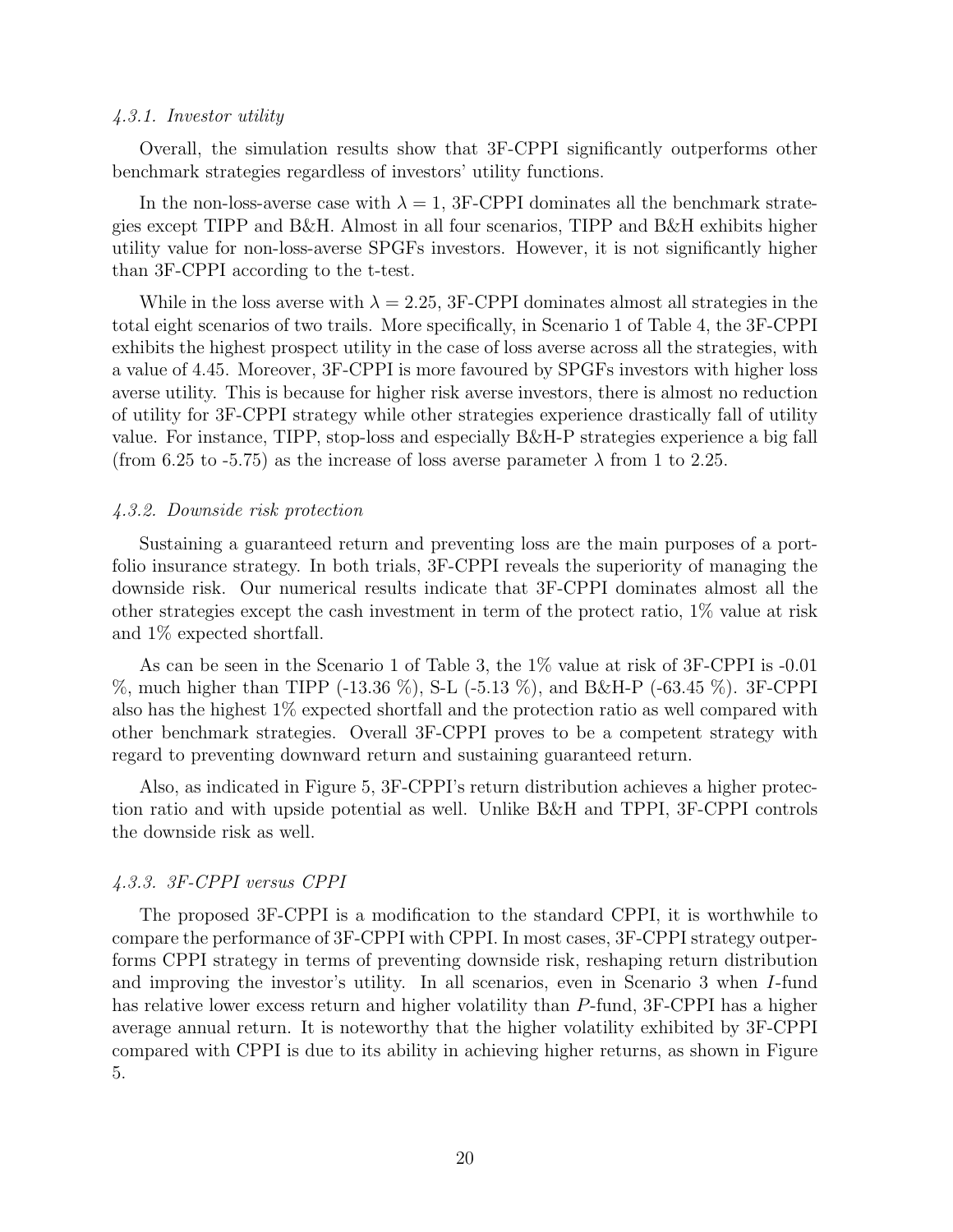

Figure 5: The return distributions of all strategies in the Scenario 1

Moreover, 3F-CPPI outperforms CPPI in preventing downside risk. For example, in Scenario 1 of Table 4, CPPI-P has only a protection ratio value of 91.54% while 3F-CPPI has a much higher value of 98.22%. The superiority of 3F-CPPI also holds in other measures such as 1% value at risk. Overall 3F-CPPI has proven to be a competent strategy with higher return and volatility as well as a better downside risk protection.

#### 4.3.4. Market condition effect

Although 3F-CPPI dominates other strategies in almost all scenarios, the superiority has been mainly affected by market conditions, i.e. the relativity between I-fund and P-fund. In particular, 3F-CPPI loses its advantages when the stock market I-fund outperforms the purpose-related market sector P-fund. The reason is straightforward as 3F-CPPI invests in an extra third fund P-fund to hedge the purpose-related inflation risk.

For example, in Scenario 1 of Table 4, the I-fund has the same volatility but a lower return than that of Scenario 2, however, 3F-CPPI exhibits less competitive edge in Scenario 2. The loss averse SPGF investor's mean utility ( $\lambda = 2.25$ ) gap between 3F-CPPI and CPPI-I is 0.23 in the Low Inflation Trial of Scenario 1, while the gap is 0.08 in scenario 2. In addition, the Scenario 3 shows that 3F-CPPI do not outperform CPPI-P strategy when the I-fund is behind P-fund in both aspects of mean return and volatility. Still, 3F-CPPI exhibits a higher performance than the traditional CPPI-I in all market conditions. Thus, as one cannot predict the market conditions, the 3F-CPPI is proved to be the best strategy among all strategies.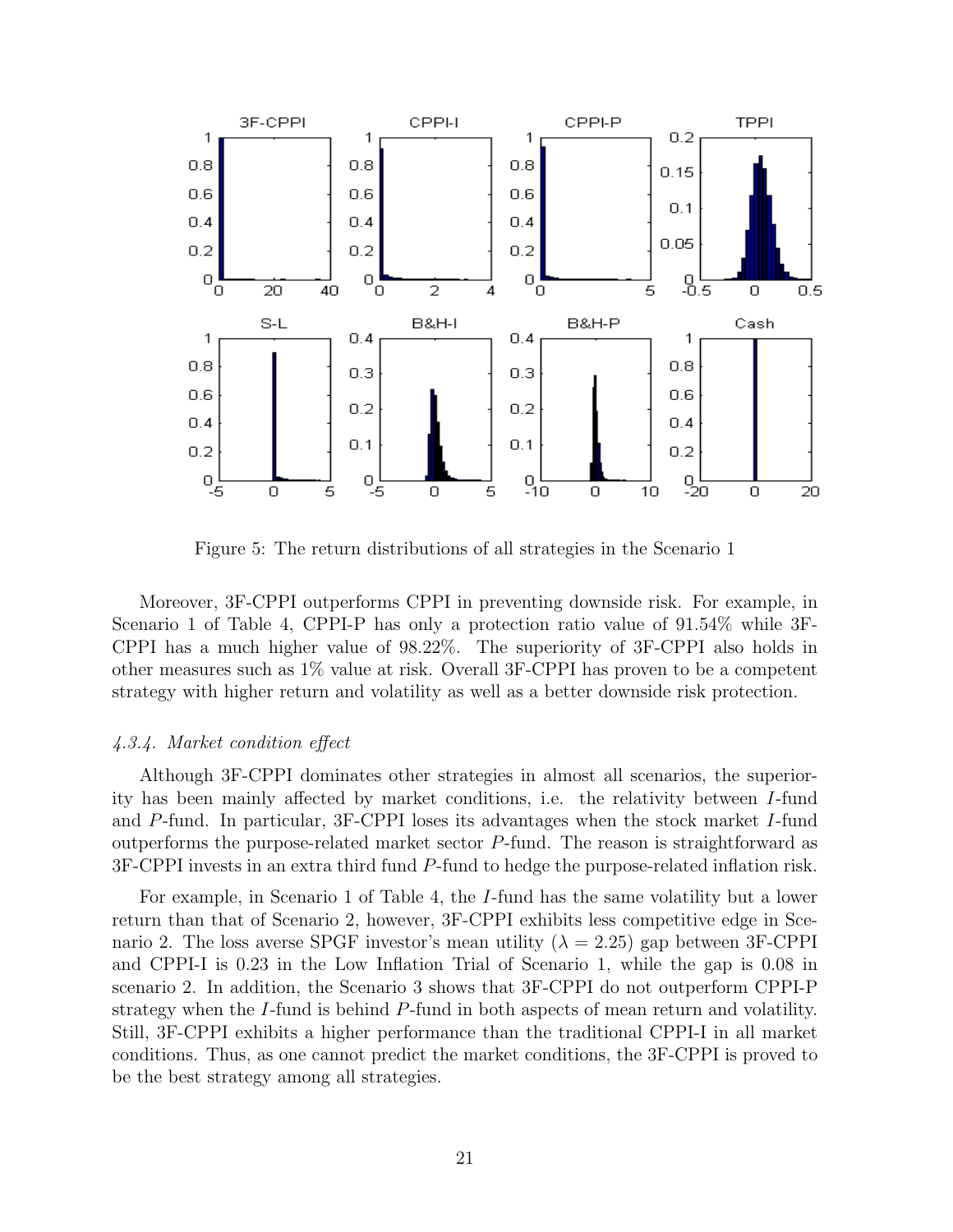#### 5. Conclusion

Loss averse investors, especially pensioners, has an increasingly high demand for hedging special purpose risks like medical and education costs. Although there are various types of funds promising a minimum guaranteed return plus a common specific use of the investment like pension, the investment strategies adopted is way out of optimal. Therefore, an innovative 3F-CPPI strategy has been constructed in this paper with the aim of improving the performance of SPGF for loss averse investors.

Overall, the proposed 3F-CPPI outperforms other strategies in terms of hedging against the downside risk and satisfying the investors' utility. We first derive explicit optimal allocations for 3F-CPPI and discuss further the relationship between the optimal proportion of purpose-related fund and leverage ratio. Generally the optimal proportion of purpose-related fund mainly depends on the performance relativity of stock index and purpose-related fund.

We theoretically prove that the proposed 3F-CPPI dominates CPPI in both the discrete and continuous time cases, followed by extensive Monte Carlo simulation checking the practicability of 3F-CPPI. Theoretical analysis shows that the investment in a third fund to hedge purpose-related risk contributes to 3F-CPPI's superior performance and higher investor utility. Under the discrete time case with gap risk, the Monte Carlo simulation has been adopted for performance comparison among the proposed 3F-CPPI and other benchmark strategies, including CPPI, TIPP, stop-loss and B&H. The numerical analysis illustrates that 3F-CPPI demonstrates in achieving relatively higher mean return, better portfolio protection and higher investor's prospect utility as well. Moreover, our findings claim that the advantage of 3F-CPPI increases with loss aversion, indicating that 3F-CPPI is much more preferred to the standard CPPI and other strategies for loss averse investors.

In summary, this paper proposed an applicable modified CPPI strategy, 3F-CPPI, within a general portfolio insurance setting. both theoretical and practical insights. 3F-CPPI dominates other strategies in many aspects such as the protection ratio, downside risk and loss averse utility. In this paper we apply only the three fund allocation rule to standard CPPI strategy, while, it is worthwhile to extend it to other portfolio insurance strategies, which we leave for future research.

#### Acknowledgements

Ze Chen acknowledges the support of the Bilateral Cooperation Project Tsinghua University - KU Leuven (ISP/14/01TS) and the research Project from the Insurance Institute of China (JIAOBAO2018-06). We are grateful for helpful discussions with and comments from Dimitris Andriosopoulos, Daniel Broby, John Crosby, Christian Ewald and especially Liu Yang, and participants on the China International Conference on Insurance and Risk Management 2016 & 2017 (CICIRM) and IAFDS Conference 2018, Prifysgol Bangor University.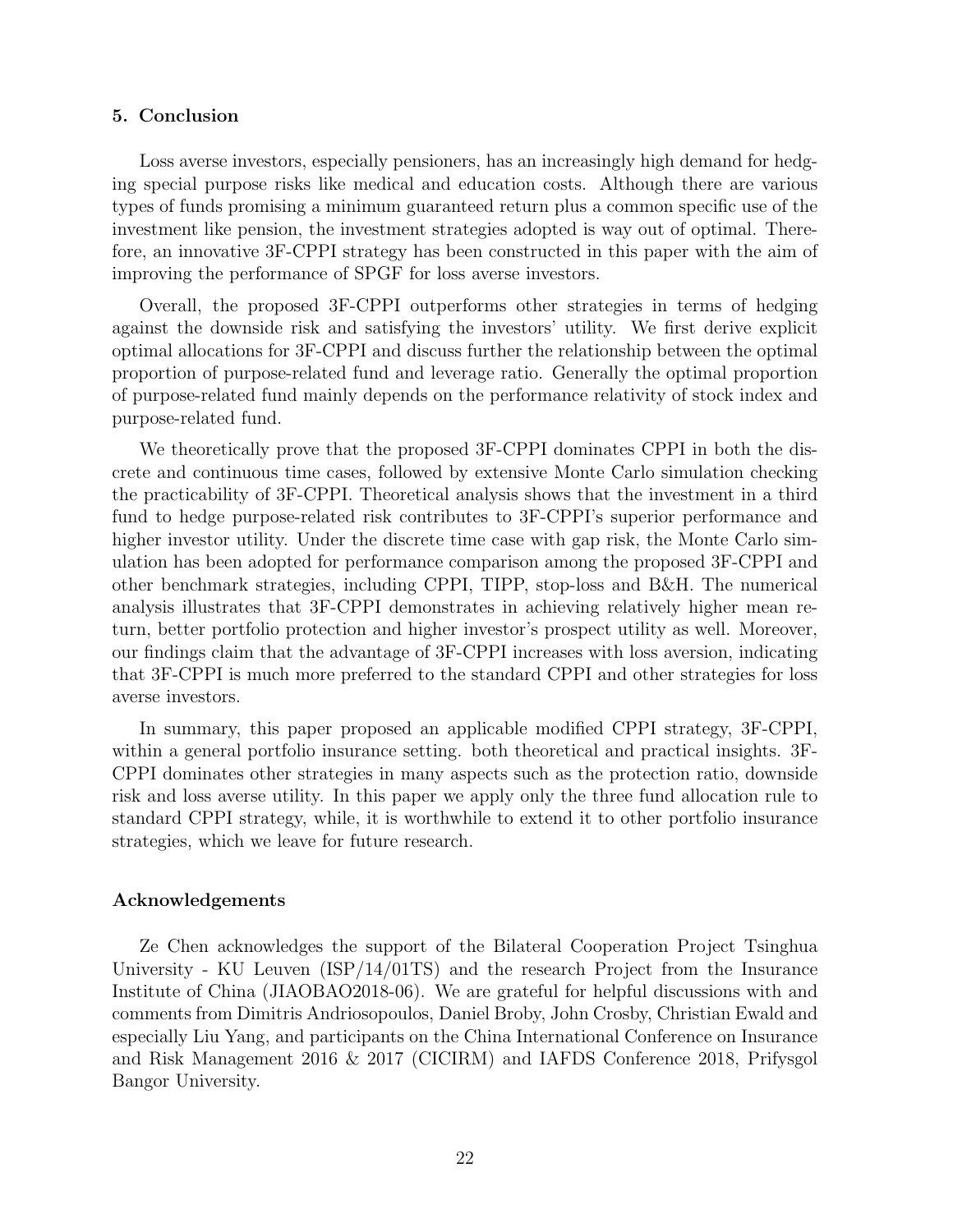# Appendices

# Appendix A Proof of Propositions

# A.1 Proof of Proposition 1

**Proof:** The stochastic process of a 3F-CPPI portfolio value at time t follows

$$
dV_t = E_t[\alpha \frac{dS_t^I}{S_t^I} + (1 - \alpha) \frac{dS_t^P}{S_t^P}] + (V_t - E_t) r dt
$$
\n(A.1)

$$
= mC_t\{[\alpha(\mu_i - r) + (1 - \alpha)(\mu_p - r)dt + \alpha\sigma_i dZ_s + (1 - \alpha)\sigma_p dZ_P\} + rV_t dt.
$$
 (A.2)

Denote risk premium of I-fund and P-fund by

<span id="page-22-0"></span>
$$
\theta_i = \frac{\mu_i - r}{\sigma_i}, \theta_P = \frac{\mu_p - r}{\sigma_P}, \tag{A.3}
$$

respectively. [\(A.1\)](#page-22-0) can be simplified to

$$
dV_t = rP_t dt + C_t \{r + m[\alpha \sigma_i \theta_i + (1 - \alpha) \sigma_P \theta_P]\} dt + mC_t[\alpha \sigma_i dZ_s + (1 - \alpha) \sigma_P dZ_P].
$$

Define stochastic process  $B_t$  as follows, with  $B_0 = 0$  :

<span id="page-22-1"></span>
$$
dB_t = \{r + m[\alpha \sigma_i \theta_i + (1 - \alpha)\sigma_P \theta_P]\}dt + m[\alpha \sigma_i dZ_s + (1 - \alpha)\sigma_P dZ_P],\tag{A.4}
$$

$$
B_t = \{r + m[\alpha \sigma_i \theta_i + (1 - \alpha) \sigma_P \theta_P]\}t + m[\alpha \sigma_i W_{st} + (1 - \alpha) \sigma_P W pt], t \in [0, T].
$$

Then,  $V_t$  is driven by  $B_t$ ,

<span id="page-22-2"></span>
$$
dV_t = rP_t dt + C_t dB_t.
$$
\n(A.5)

By  $(A.4)$  the  $dB_t dB_t$  is

$$
dB_t dB_t = [m^2 \alpha^2 \sigma_i^2 + m^2 (1 - \alpha)^2 \sigma_p^2 + 2m^2 \alpha (1 - \alpha) \rho_{sp} \sigma_i \sigma_p] dt.
$$
 (A.6)

For simplification, denote

$$
A = m^2 \alpha^2 \sigma_i^2 + m^2 (1 - \alpha)^2 \sigma_P^2 + 2m^2 \alpha (1 - \alpha) \rho_{sP} \sigma_i \sigma_p.
$$
 (A.7)

Then, consider an exponential process  $f(Z)$ :

$$
f(B_t) = \exp(-B_t + \frac{1}{2}At). \tag{A.8}
$$

By Ito's lemma:

$$
df(B_t) = -f(B_t)dB_t + \frac{1}{2}Af(B_t)dt + \frac{1}{2}f(B_t)dB_t dB_t
$$
  
=  $-f(B_t)dB_t + Af(B_t)dt.$  (A.9)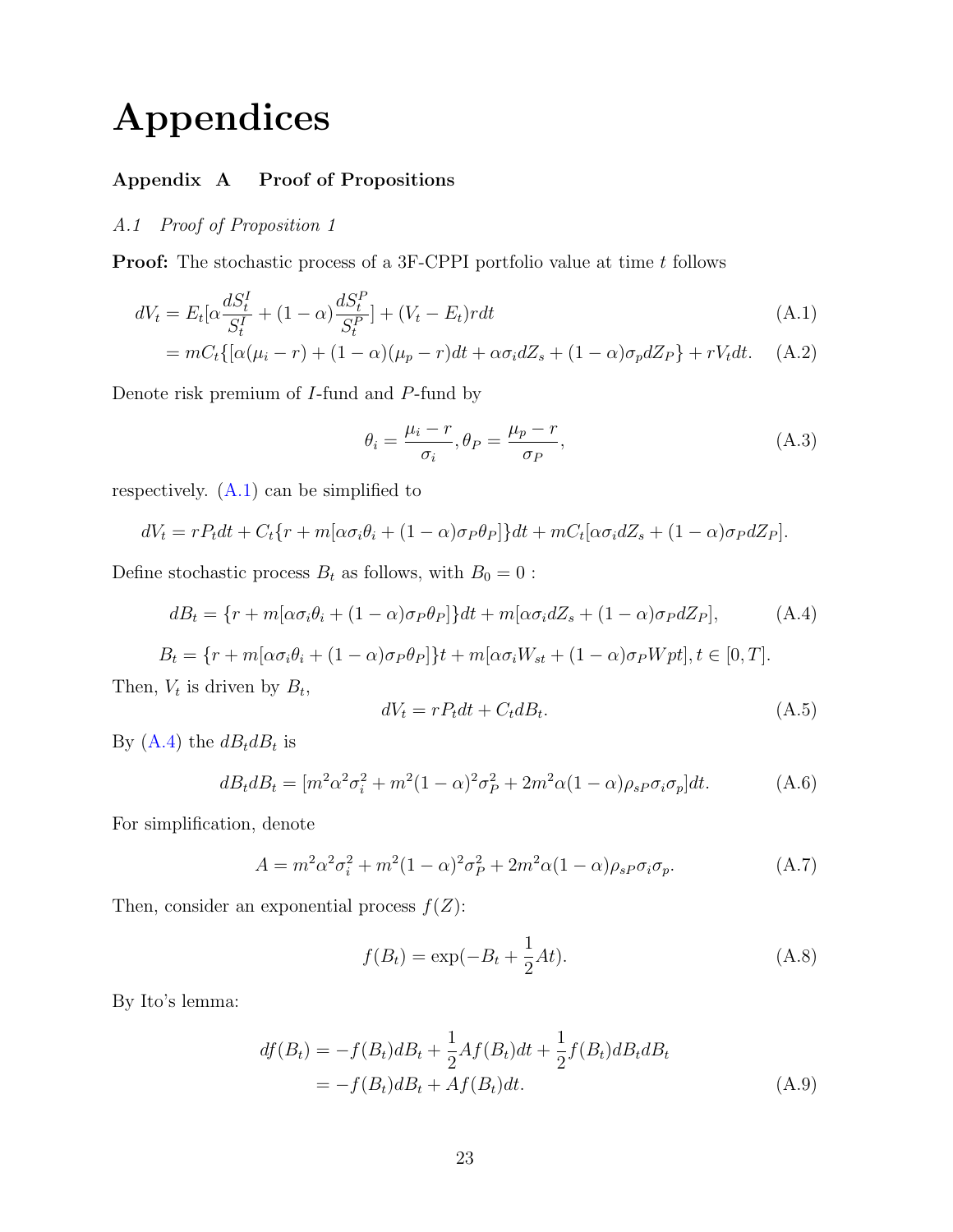By [\(A.5\)](#page-22-2),

$$
dV_t = dC_t + dP_t
$$
  
=  $dC_t + dP_t dt$   
=  $rP_t dt + C_t dB_t,$  (A.10)

we have:

$$
dC_t = C_t dB_t + (r - d)P_t dt.
$$
\n(A.11)

Thus, consider the SDE process of the  $C_t f({\cal B}_t)$ :

$$
d[C_t f(B_t)] = f(B_t) dC_t + C_t df(B_t) + dC_t df(B_t)
$$
  
=  $f(B_t)[C_t dB_t + (r - d)P_t dt] + C_t[-f(B_t) dB_t + Af(B_t) dt] - C_t f(B_t) A dt$   
=  $f(B_t)(r - d)P_t dt, t \in [0, T].$  (A.12)

Due to  $f(B_0) = 1$ , we have:

$$
C_t f(B_t) = C_0 + (r - d) \int_0^t f(B_\xi) P_\xi d\xi,
$$
  

$$
V_t = P_t + C_0 \exp(B_t - \frac{1}{2}At) + (r - d) \int_0^t \exp\{B_t - B_\xi - \frac{1}{2}A(t - \xi)\} P_\xi d\xi.
$$
 (A.13)

<span id="page-23-0"></span>As for the expected value of a 3F-CPPI portfolio at time  $t$  is:

$$
E(V_t) = P_t + C_0 e^{\mu_B t} + (r - d) p_0 e^{\mu_B t} \frac{1 - e^{(d - \mu_B)t}}{\mu_B - d},
$$
\n(A.14)

as  $V_t$  is in the  $(A.13)$ :

$$
V_t = P_t + C_0 \exp(B_t - \frac{1}{2}At) + (r - d) \int_0^t \exp\{B_t - B_\xi - \frac{1}{2}A(t - \xi)\} P_\xi d\xi.
$$
 (A.15)

By property of log-normal distribution, expectation of  $\exp(B_t - \frac{1}{2}At)$  is:

$$
E\{\exp(B_t - \frac{1}{2}At)\} = \exp(-\frac{1}{2}At)E\{\exp(B_t)\}\
$$
\n
$$
= \exp(-\frac{1}{2}At)\exp(\mu_B t + \frac{1}{2}At)
$$
\n
$$
= \exp(\mu_B t).
$$
\n(A.16)

Then,

$$
E(V_t) = P_t + e^{\mu_B t} \{ C_0 + (r - d) E \left[ \int_0^t \exp(-B_\xi + \frac{1}{2} A \xi) P_\xi d\xi \right] \}.
$$
 (A.17)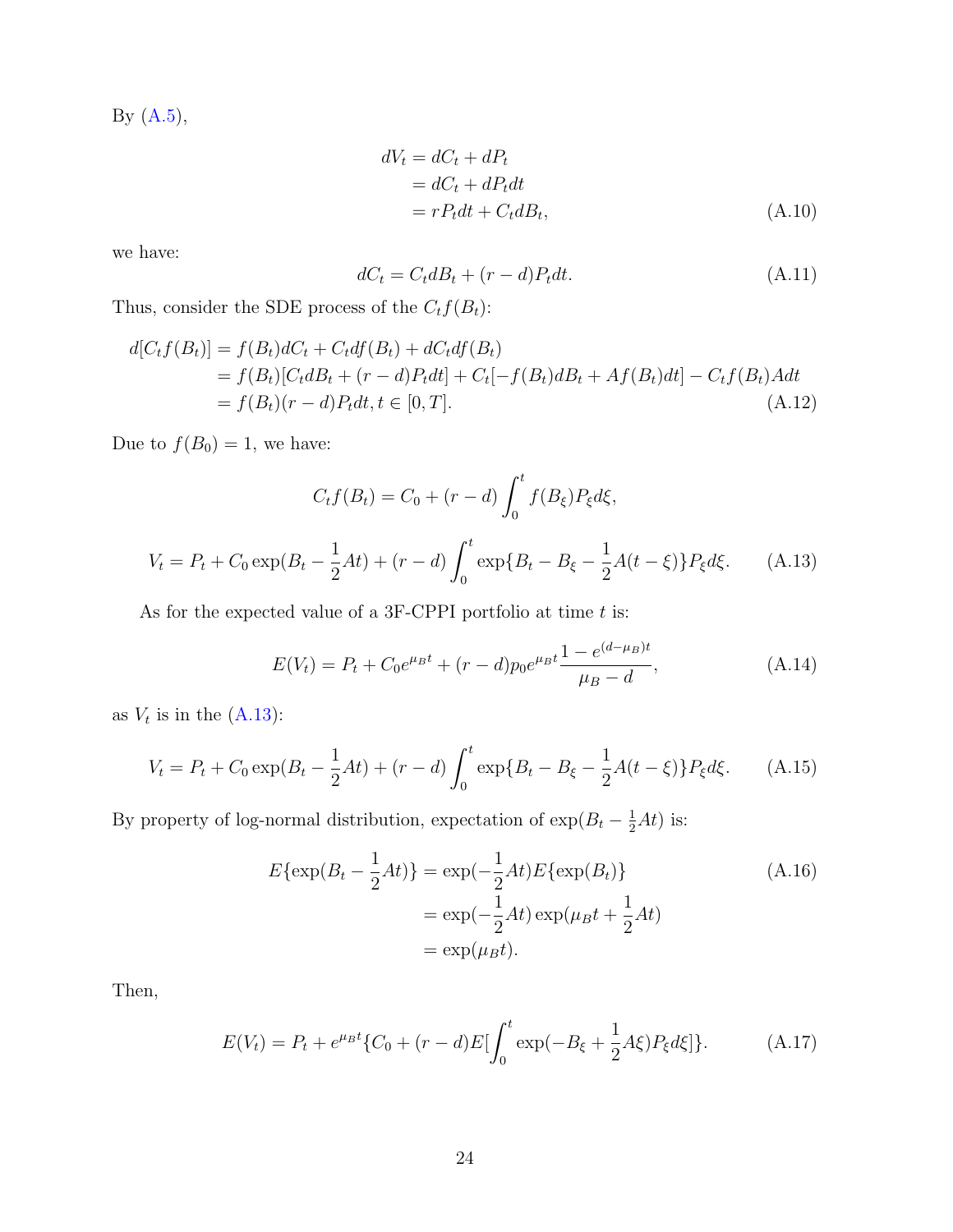Fubini-Tonelli theorem ensures that taking the expectation it becomes:

$$
E(V_t) = P_t + e^{\mu_B t} \{ C_0 + (r - d)E \left[ \int_0^t \exp(-B_{\xi} + \frac{1}{2}A_{\xi}) P_{\xi} d\xi \right] \}
$$
  
=  $P_t + e^{\mu_B t} \{ C_0 + (r - d) P_0 \int_0^t E[\exp(-B_{\xi} + \frac{1}{2}A_{\xi}) P_{\xi}] d\xi \}$   
=  $P_t + e^{\mu_B t} \{ C_0 + (r - d) P_0 \frac{1 - e^{(d - \mu_B)t}}{\mu_B - d} \}.$  (A.18)

Therefore, for any  $t \in [0, T]$ , we can have:

$$
E(V_t) = P_t + e^{\mu_B t} \{ C_0 + (r - d) P_0 e^{\mu_B t} \frac{1 - e^{(d - \mu_B)t}}{\mu_B - d} \}.
$$
 (A.19)

#### A.2 Proof of Proposition 2

**Proof:** Consider a representative investor with risk averse attitude  $\gamma < 1$ , the maximization problem with utility in  $(10)$  is equivalent to:

$$
Max_{m,\alpha}\{-\frac{1}{2}A - \mu_Y + r + m(\alpha \sigma_i^s \theta_i + (1 - \alpha)\sigma_p \theta_p)
$$
\n(A.20)

+ 
$$
\frac{\gamma}{2} [ (m\alpha \sigma_i^s + m(1-\alpha)\sigma_p^s - \sigma_y^i)^2 + (m(1-\alpha)\sigma_p^p - \sigma_y^p)^2 + (\sigma_y^e)^2 ]
$$
 }. (A.21)

If we consider the most common the fixed-rate floor strategy  $r = d$  case, the optimization problem is equivalent to

<span id="page-24-0"></span>
$$
\underset{m,\alpha}{Max} \ \mu_x + \frac{1}{2} (\gamma - 1) \sigma_x^2, \tag{A.22}
$$

П

where  $\sigma_x^2 = [m\alpha\sigma_i + m(1-\alpha)\sigma_p^s - \sigma_y^i]^2 + [m(1-\alpha)\sigma_p^p - \sigma_y^p]^2 + (\sigma_y^e)^2$ . Therefore, the maximization function [\(A.22\)](#page-24-0) punishes for investment volatility as the investors'  $\gamma$  is less than 1, with  $RRA = 1 - \gamma > 0$ .

$$
\underset{m,\alpha}{Max} E[U(V_T, Y_T | \mathcal{F}_0) \tag{A.23}
$$

$$
= \underset{m,\alpha}{Max} E[u(\frac{R_T}{Y_T}) + v(\frac{V_T - R_T}{Y_T}) | \mathcal{F}_0]
$$
\n(A.24)

$$
\iff \quad \underset{m,\alpha}{Max} \ E[v(\frac{V_T - R_T}{Y_T}) | \mathcal{F}_0] \tag{A.25}
$$

$$
= \underset{m,\alpha}{Max} E[(\frac{V_T - R_T}{Y_T})^{\gamma}] \tag{A.26}
$$

As stated earlier, a typical reference point  $R_T$  is the SPGF guaranteed amount  $P_T$ , thus  $u(\frac{R_T}{V_T})$  $\frac{K_T}{Y_T}$ ) part does not play a role in the utility maximization. In the following, we consider this typical case that  $R_T = P_T$ .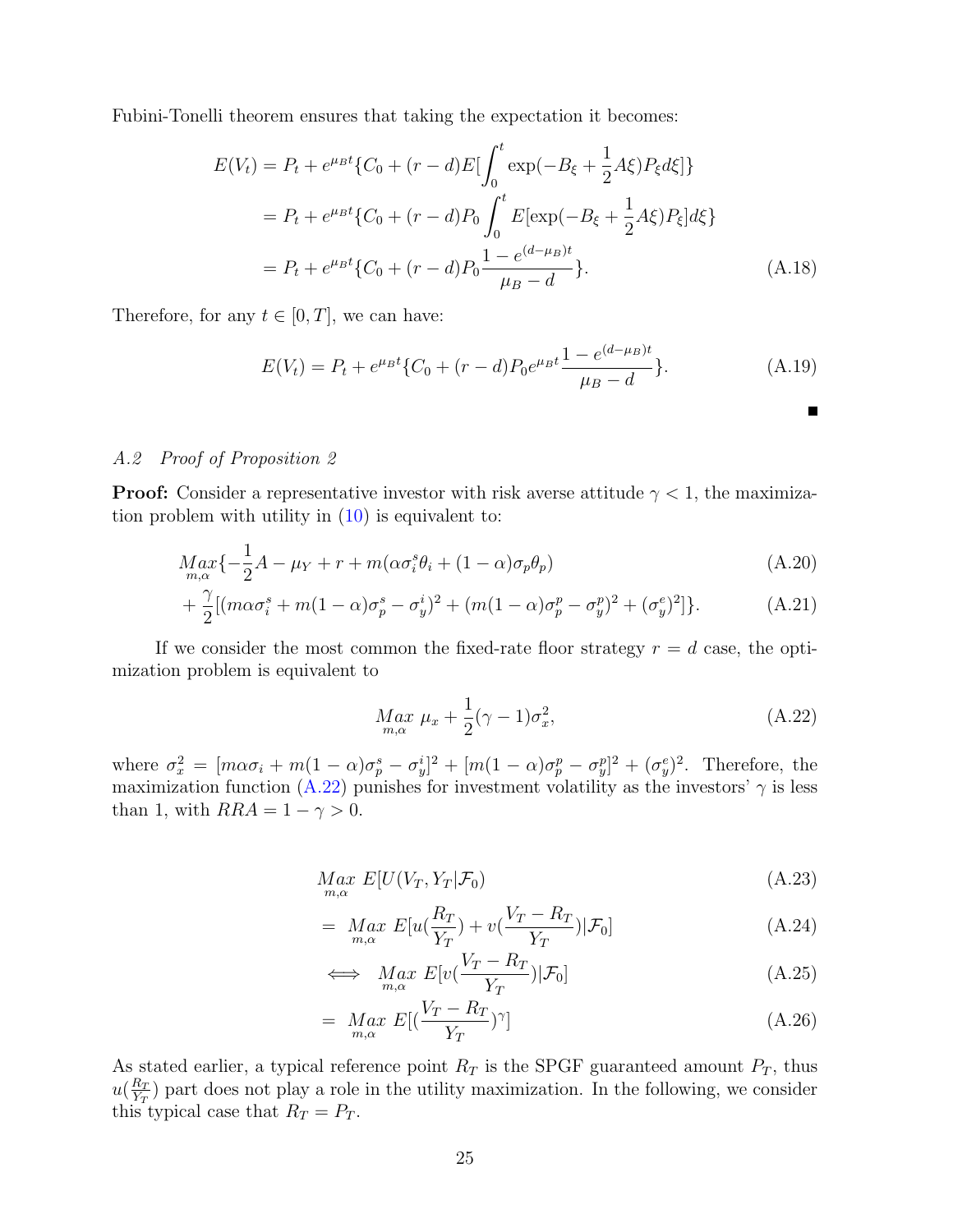Consider the representative investors' risk averse attitude is  $\gamma < 1$ , denote

$$
x_t = (V_t - P_t)/Y_t = C_t/Y_t.
$$

 $x_t$  indicates 3F-CPPI portfolio's deviation compared to reference at time t. By the explicit form of  $C_t$  and  $Y_t$ , we have

<span id="page-25-0"></span>
$$
x_t = \frac{C_0 \exp(B_t - \frac{1}{2}At) + (r - d) \int_0^t \exp\{B_t - B_\xi - \frac{1}{2}A(t - \xi)\} P_\xi d\xi}{\exp(\mu_Y t + \sigma_Y W_{Yt})}.
$$
(A.27)

If we further assume the fixed-rate floor case with  $r = d$ ,  $(A.27)$  is simplified into:

$$
x_t = C_0 \exp(B_t - \frac{1}{2}At - \mu_Y t - \sigma_Y W_{Yt})
$$
  
=  $C_0 \exp(-\frac{1}{2}At - \mu_Y t) \exp(B_t - \sigma_Y W_{Yt}),$ 

then,

$$
E\left[\frac{1}{\gamma}(x_t)^\gamma\right] = \frac{C_0^\gamma}{\gamma} \exp\left(-\frac{1}{2}\gamma At - \gamma\mu_Y t\right) E\left[\exp(B_t - \sigma_Y W_{Yt})\right]
$$
  
= 
$$
\frac{C_0^\gamma}{\gamma} \exp\left\{-\frac{1}{2}\gamma At - \gamma\mu_Y t + \gamma[r + m(\alpha\sigma_i^\gamma \theta_i + (1 - \alpha)\sigma_p \theta_p)]t\right\}
$$
  

$$
\exp\left\{\frac{\gamma^2}{2}[(m\alpha\sigma_i^\gamma + m(1 - \alpha)\sigma_p^\delta - \sigma_y^\delta)^2 + (m(1 - \alpha)\sigma_p^\rho - \sigma_y^\rho)^2 + (\sigma_y^\rho)^2]t\right\}. \quad (A.28)
$$

Hence, the maximization problem in  $(10)$  is equivalent to:

$$
Max_{m,\alpha}\{-\frac{1}{2}A - \mu_Y + r + m(\alpha \sigma_i^s \theta_i + (1 - \alpha)\sigma_p \theta_p)
$$
\n(A.29)

$$
+\frac{\gamma}{2}[(m\alpha\sigma_i^s + m(1-\alpha)\sigma_p^s - \sigma_y^i)^2 + (m(1-\alpha)\sigma_p^p - \sigma_y^p)^2 + (\sigma_y^e)^2].
$$
 (A.30)

 $(A.29)$  can also be deduced by Ito's lemma. In the fixed-rate floor  $r = d$  case,

<span id="page-25-1"></span>
$$
dC_t = C_t dB_t,\tag{A.31}
$$

and

$$
dY_t = \mu_Y dt + \sigma_Y dZ_Y, \qquad (A.32)
$$

by ito's lemma,

$$
\frac{dx}{x} = \mu_x dt + \sigma_x dZ_x,\tag{A.33}
$$

where

$$
\mu_x = r - \mu_Y + \sigma_Y^2 + m[\alpha \sigma_i^s \theta_i + (1 - \alpha)\sigma_P \theta_P] - m[\alpha \sigma_i^s \sigma_y^i + (1 - \alpha)\sigma_p^s \sigma_y^i + (1 - \alpha)\sigma_p^p \sigma_y^p],
$$
 (A.34)

and

$$
\sigma_x dZ_x = [m\alpha \sigma_i^s + m(1-\alpha)\sigma_p^s - \sigma_y^i]dZ_s + [m(1-\alpha)\sigma_p^p - \sigma_y^p]dZ_p + \sigma_y^e dZ_e.
$$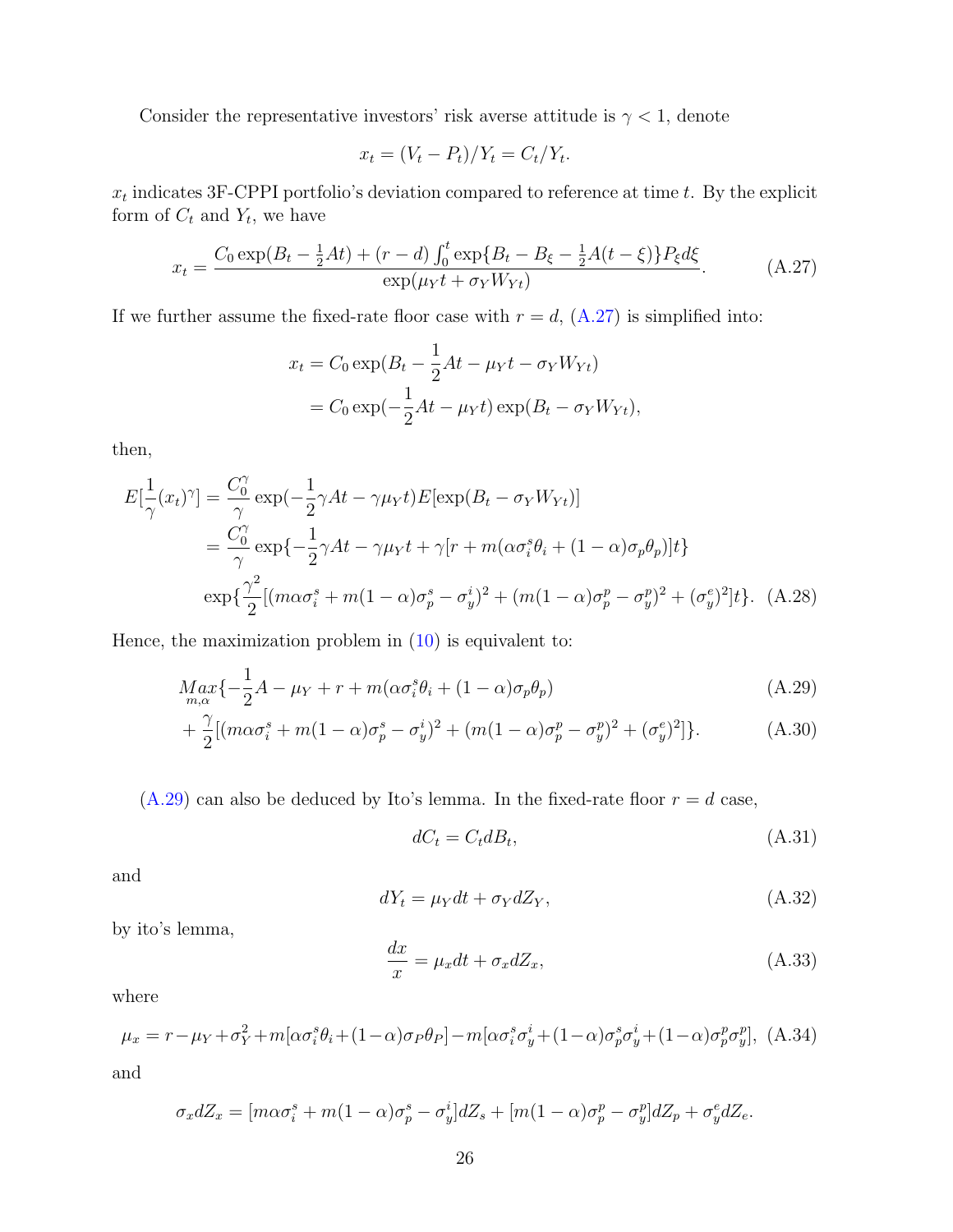Thus,

$$
E(x^{\gamma}) = \exp\{[\gamma\mu_x + \frac{1}{2}\gamma(\gamma - 1)\sigma_x^2]t\}.
$$
 (A.35)

the optimization problem is equivalent to

<span id="page-26-0"></span>
$$
\underset{m,\alpha}{Max} \mu_x + \frac{1}{2}(\gamma - 1)\sigma_x^2,\tag{A.36}
$$

where  $\sigma_x^2 = [m\alpha\sigma_i + m(1-\alpha)\sigma_p^s - \sigma_y^s]^2 + [m(1-\alpha)\sigma_p^p - \sigma_y^p]^2 + (\sigma_y^e)^2$ . It's noteworthy that when  $\gamma = 0$ , the utility  $v(x_t) = \log(x_t)$ , the equivalent maximization form  $(A.36)$  still holds, as  $E[U(x_t)]$  equals to  $E[log(x_t)] = \mu_x - \frac{1}{2}$  $\frac{1}{2}\sigma_x^2$  for the case  $\gamma = 0$ .

Another poof to get  $(A.36)$  is by the Ito's lemma. The optimization problem is:

$$
\underset{m,\alpha}{Max} E[U(V_T, Y_T | \mathcal{F}_0) \tag{A.37}
$$

$$
= \underset{m,\alpha}{Max} E[U(\frac{V_T - P_T}{Y_T}) | \mathcal{F}_0], \tag{A.38}
$$

where  $P_T$  is the SPGF guaranteed amount. Consider a representative investor with a risk averse attitude  $\gamma < 1$ , then denote

$$
x_t = (V_t - P_t)/Y_t = C_t/Y_t.
$$

 $x_t$  indicates 3F-CPPI portfolio's deviation at time t. By the explicit form of  $C_t$  and  $Y_t$ , we have

<span id="page-26-1"></span>
$$
x_t = \frac{C_0 \exp(B_t - \frac{1}{2}At) + (r - d) \int_0^t \exp\{B_t - B_\xi - \frac{1}{2}A(t - \xi)\} P_\xi d\xi}{\exp(\mu_Y t + \sigma_Y W_{Yt})}.
$$
(A.39)

If we further assume the fixed-rate floor case with  $r = d$ ,  $(A.39)$  is simplified into:

<span id="page-26-2"></span>
$$
x_t = C_0 \exp(B_t - \frac{1}{2}At - \mu_Y t - \sigma_Y W_{Yt})
$$
  
=  $C_0 \exp(-\frac{1}{2}At - \mu_Y t) \exp(B_t - \sigma_Y W_{Yt}),$ 

then,

$$
E\left[\frac{1}{\gamma}(x_t)^\gamma\right] = \frac{C_0^\gamma}{\gamma} \exp\left(-\frac{1}{2}\gamma At - \gamma\mu_Y t\right) E\left[\exp(B_t - \sigma_Y W_{Yt})\right]
$$
  
= 
$$
\frac{C_0^\gamma}{\gamma} \exp\left\{-\frac{1}{2}\gamma At - \gamma\mu_Y t + \gamma[r + m(\alpha\sigma_i^\delta \theta_i + (1 - \alpha)\sigma_p \theta_p)]t\right\}
$$
  

$$
\exp\left\{\frac{\gamma^2}{2}[(m\alpha\sigma_i^\delta + m(1 - \alpha)\sigma_p^\delta - \sigma_y^\delta)^2 + (m(1 - \alpha)\sigma_p^\delta - \sigma_y^\delta)^2 + (\sigma_y^\epsilon)^2]t\right\}. \quad (A.40)
$$

Hence, the maximization problem is equivalent to:

$$
Max_{m,\alpha}\{-\frac{1}{2}A - \mu_Y + r + m(\alpha \sigma_i^s \theta_i + (1 - \alpha)\sigma_p \theta_p)
$$
\n(A.41)

+ 
$$
\frac{\gamma}{2} [ (m \alpha \sigma_i^s + m(1-\alpha) \sigma_p^s - \sigma_y^i)^2 + (m(1-\alpha) \sigma_p^p - \sigma_y^p)^2 + (\sigma_y^e)^2 ]
$$
 }. (A.42)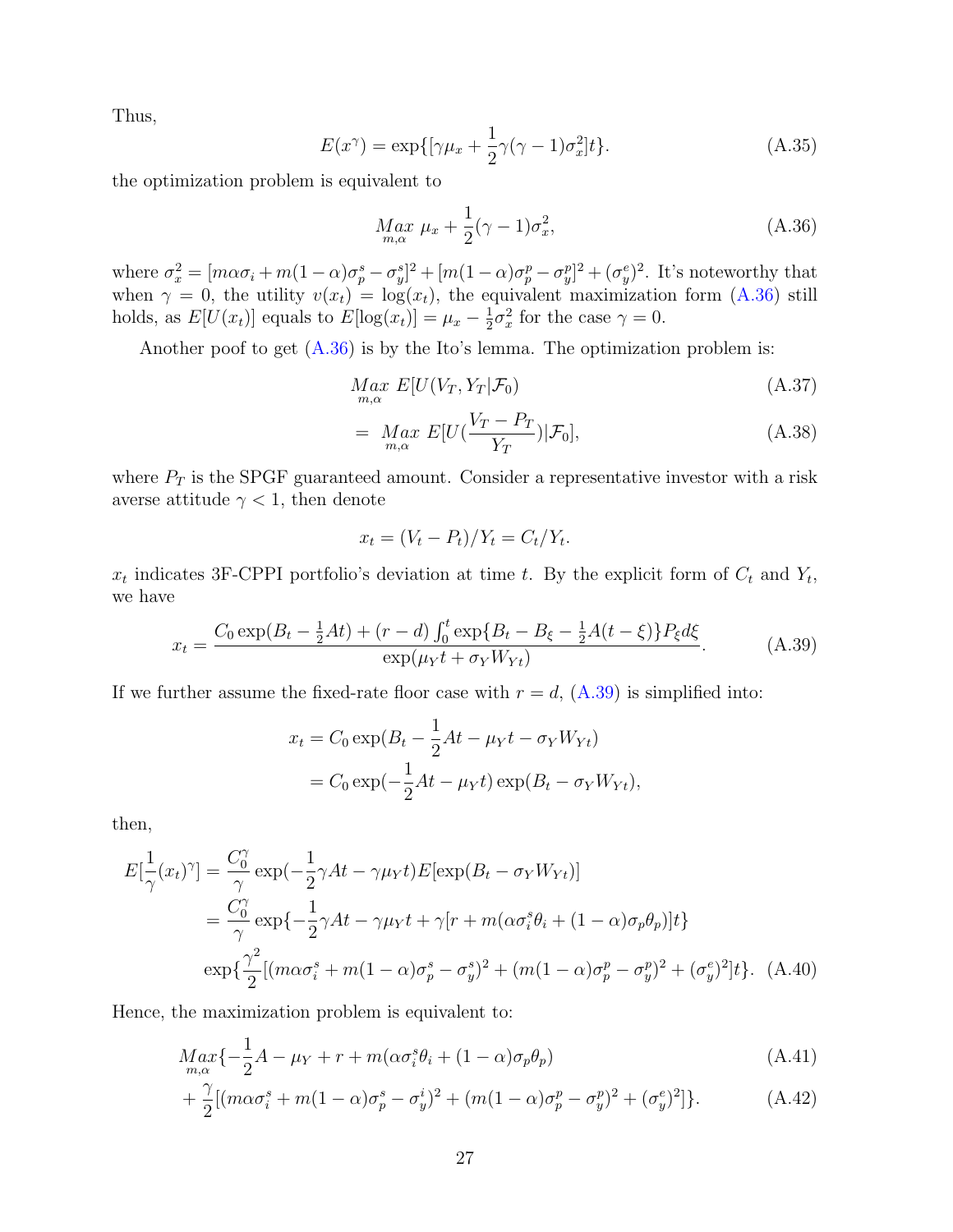$(A.41)$  can also be deduced by Ito's lemma. In the fixed-rate floor  $r = d$  case,

$$
dC_t = C_t dB_t,\tag{A.43}
$$

and

$$
dY_t = \mu_Y dt + \sigma_Y dZ_Y,\tag{A.44}
$$

by ito's lemma,

$$
\frac{dx}{x} = \mu_x dt + \sigma_x dZ_x,\tag{A.45}
$$

where

$$
\mu_x = r - \mu_Y + \sigma_Y^2 + m[\alpha \sigma_i^s \theta_i + (1 - \alpha)\sigma_P \theta_P] - m[\alpha \sigma_i^s \sigma_y^s + (1 - \alpha)\sigma_p^s \sigma_y^s + (1 - \alpha)\sigma_p^p \sigma_y^p],
$$
 (A.46)

and

$$
\sigma_x dZ_x = [m\alpha \sigma_i^s + m(1-\alpha)\sigma_p^s - \sigma_y^s]dZ_s + [m(1-\alpha)\sigma_p^p - \sigma_y^p]dZ_p + \sigma_y^e dZ_e.
$$

Thus,

$$
E(x^{\gamma}) = \exp\{[\gamma\mu_x + \frac{1}{2}\gamma(\gamma - 1)\sigma_x^2]t\}.
$$
 (A.47)

the optimization problem is equivalent to

<span id="page-27-0"></span>
$$
\underset{m,\alpha}{Max} \ \mu_x + \frac{1}{2} (\gamma - 1) \sigma_x^2, \tag{A.48}
$$

where  $\sigma_x^2 = [m\alpha\sigma_i + m(1-\alpha)\sigma_p^s - \sigma_y^s]^2 + [m(1-\alpha)\sigma_p^p - \sigma_y^p]^2 + (\sigma_y^e)^2$ . It's noteworthy that when  $\gamma = 0$ , the utility  $v(x_t) = \log(x_t)$ , the equivalent maximization form  $(A.48)$  still holds, as  $E[U(x_t)]$  equals to  $E[log(x_t)] = \mu_x - \frac{1}{2}$  $\frac{1}{2}\sigma_x^2$  for the case  $\gamma = 0$ .

Then, we consider the first order conditions (FOCs) for the problem  $(A.36)$  are as follows:

$$
\alpha \mu_i^{(\gamma)} + (1-\alpha)\mu_p^{(\gamma)} - r + (\gamma - 1)\{ [m\alpha \sigma_i + m(1-\alpha)\sigma_p^s - \sigma_y^s][\alpha \sigma_i^s + (1-\alpha)\sigma_p^s] + [m(1-\alpha)\sigma_p^p - \sigma_y^p](1-\alpha)\sigma_p^p \} = 0,
$$
\n(A.49)

$$
(\mu_i^{(\gamma)} - \mu_p^{(\gamma)}) + (\gamma - 1) \{ [m\alpha \sigma_i^s + m(1 - \alpha)\sigma_p^s - \sigma_y^s] (\sigma_i^s - \sigma_p^s) - [m(1 - \alpha)\sigma_p^p - \sigma_y^p] \sigma_p^p \} = 0. \tag{A.50}
$$

The optimal  $m^*$  and  $\alpha^*$  is straightforward by solving the FOC equations, we get

$$
\alpha^*(m^*)\mu_i^{(\gamma)} + (1 - \alpha^*(m^*))\mu_p^{(\gamma)} - r + (\mu_i^{(\gamma)} - \mu_p^{(\gamma)})\alpha^*(m^*)
$$
\n
$$
+ (\gamma - 1)\{ [\frac{(\sigma_p^s)^2 + (\sigma_p^p)^2 - \sigma_p^s \sigma_i^s}{(\sigma_i^s - \sigma_p^s)^2 + (\sigma_p^p)^2} + (\sigma_p^p)^2 + (\sigma_p^s)^2]m^* - \sigma_y^i \sigma_p^s - \sigma_y^p \sigma_p^p \} = 0,
$$
\n
$$
\alpha^*(m) = \frac{(\sigma_p^s)^2 + (\sigma_p^p)^2 - \sigma_p^s \sigma_i^s}{(\sigma_i^s - \sigma_p^s)^2 + (\sigma_p^p)^2} + \frac{\mu_i^{(\gamma)} - \mu_p^{(\gamma)}}{(\sigma_i - \sigma_p^s)^2 + (\sigma_p^p)^2} \frac{1}{(1 - \gamma)m}.
$$
\n(A.52)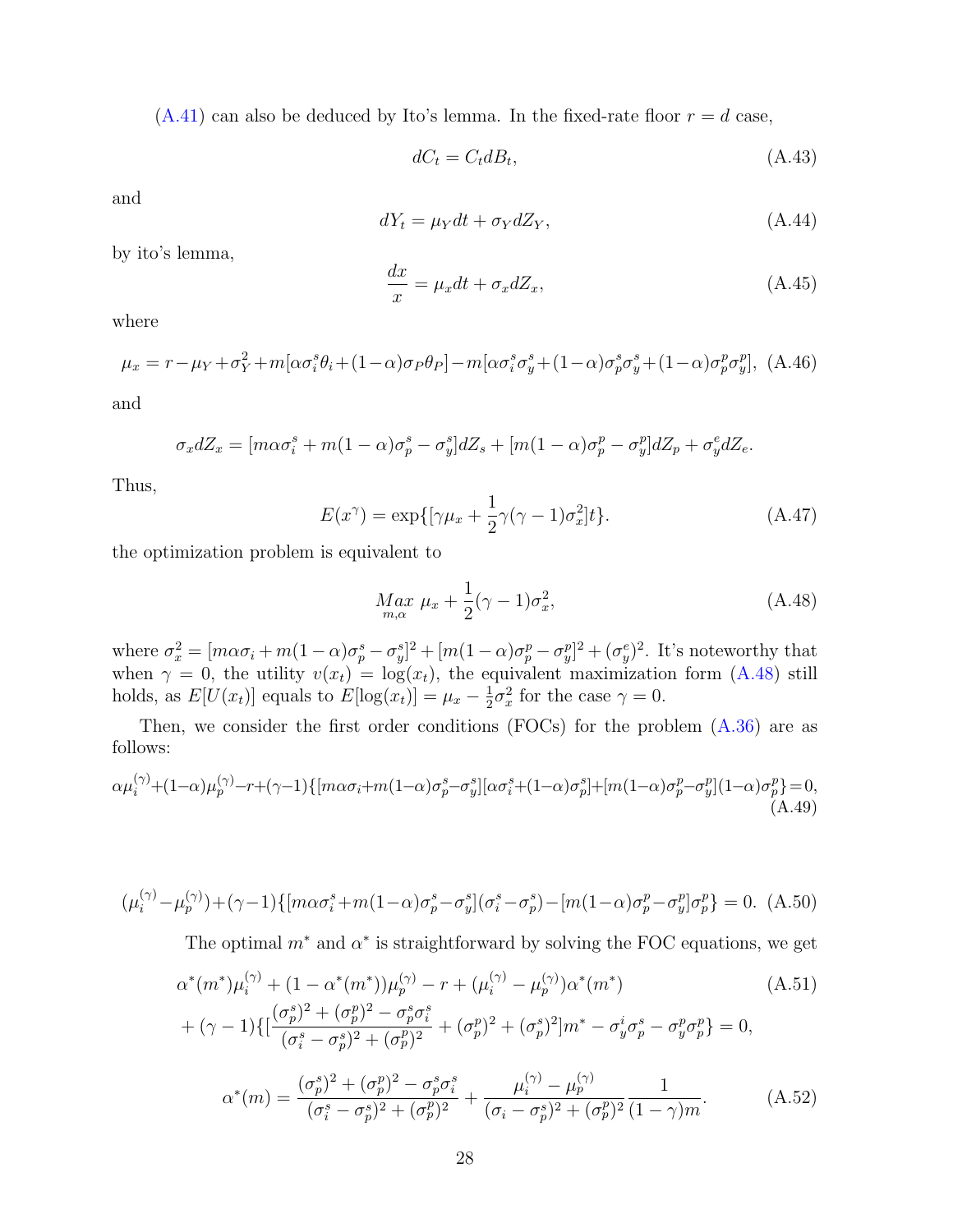To solve the expressions of  $m^*$  and  $\alpha^*$ , in the following we denote some terms by  $D, E, F$ for simplicity,

$$
D = (\gamma - 1) \cdot \left[ \frac{(\sigma_p^s)^2 + (\sigma_p^p)^2 - \sigma_p^s \sigma_i^s}{(\sigma_i^s - \sigma_p^s)^2 + (\sigma_p^p)^2} + (\sigma_p^p)^2 + (\sigma_p^s)^2 \right],
$$

$$
E = 2(\mu_i^{(\gamma)} - \mu_p^{(\gamma)}) \cdot \left[ \frac{(\sigma_p^s)^2 + (\sigma_p^p)^2 - \sigma_p^s \sigma_i^s}{(\sigma_i^s - \sigma_p^s)^2 + (\sigma_p^p)^2} + \mu_p^{(\gamma)} - r - (\gamma - 1)(\sigma_y^s \sigma_p^s + \sigma_y^p \sigma_p^p) \right],
$$

$$
F = \frac{(\mu_i^{(\gamma)} - \mu_p^{(\gamma)})^2}{(\sigma_i^s - \sigma_p^s)^2 + (\sigma_p^p)^2} \cdot \frac{2}{1 - \gamma}.
$$

The  $m^*$  is the solution of the following quadratic equation:

$$
Dm^2 + Em + F = 0.
$$

It is easy to find out that in most cases, the solution is  $m^* = \max(\frac{-E + \sqrt{E^2 - 4DF}}{2D})$  $\frac{\sqrt{E^2-4DF}}{2D}, \frac{-E-\sqrt{E^2-4DF}}{2D}$  $\frac{E^2-4DF}{2D}\big),$ then  $\alpha^* = \frac{(\sigma_p^s)^2 + (\sigma_p^p)^2 - \sigma_p^s \sigma_i^s}{(\sigma_i^s - \sigma_p^s)^2 + (\sigma_p^p)^2} + \frac{\mu_i^{(\gamma)} - \mu_p^{(\gamma)}}{(\sigma_i - \sigma_p^s)^2 + (\sigma_p^p)^2} \frac{1}{(1 - \gamma)m^*}.$ 

#### References

- <span id="page-28-0"></span>Apergis, N. and Miller, S. M. (2009), 'Do structural oil-market shocks affect stock prices?', Energy Economics  $31(4)$ , 569–575.
- <span id="page-28-6"></span>Arnott, R. D. and Bernstein, P. L. (2002), 'What risk premium is normal?', Financial Analysts Journal  $58(2)$ , 64–85.
- <span id="page-28-1"></span>Bahram, A., Arjun, C. and Kambiz, R. (2004), 'Reit investments and hedging against inflation', Journal of Real Estate Portfolio Management  $10(2)$ , 97–112.
- <span id="page-28-5"></span>Balder, S., Brandl, M. and Mahayni, A. (2009), 'Effectiveness of cppi strategies under discrete-time trading', Journal of Economic Dynamics and Control 33(1), 204–220.
- <span id="page-28-8"></span>Benartzi, S. and Thaler, R. H. (1995), 'Myopic loss aversion and the equity premium puzzle', The quarterly journal of Economics 110(1), 73–92.
- <span id="page-28-7"></span>Benninga, S. (1990), 'Comparing portfolio insurance strategies', Finanzmarkt und Portfolio Management  $4(1)$ , 20–30.
- <span id="page-28-3"></span>Black, F. and Jones, R. W. (1987), 'Simplifying portfolio insurance', The Journal of Portfolio Management 14(1), 48–51.
- <span id="page-28-4"></span>Black, F. and Perold, A. (1992), 'Theory of constant proportion portfolio insurance', Journal of Economic Dynamics and Control 16(3-4), 403–426.
- <span id="page-28-2"></span>Boulier, J.-F. and Kanniganti, A. (2005), Expected performance and risk of various portfolio insurance strategies, in 'Proceedings of the 5th AFIR International Colloquium'.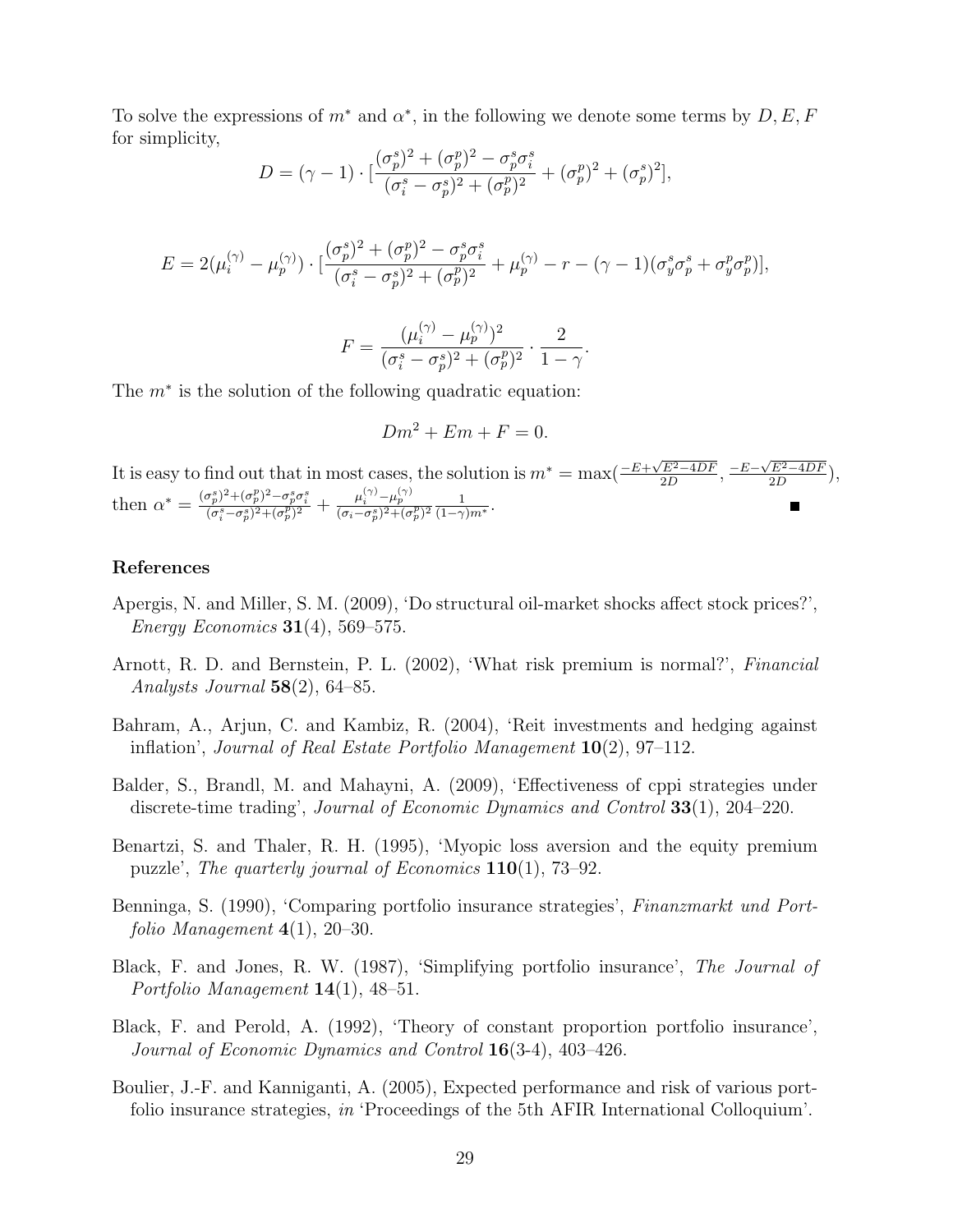- <span id="page-29-0"></span>Boyd, J. H., Levine, R. and Smith, B. D. (2001), 'The impact of inflation on financial sector performance', Journal of Monetary Economics  $47(2)$ ,  $221-248$ .
- <span id="page-29-6"></span>Cairns, A. J., Blake, D. and Dowd, K. (2006), 'Stochastic lifestyling: Optimal dynamic asset allocation for defined contribution pension plans', Journal of Economic Dynamics and Control 30(5), 843–877.
- <span id="page-29-4"></span>Chen, J.-S., Chang, C.-L., Hou, J.-L. and Lin, Y.-T. (2008), 'Dynamic proportion portfolio insurance using genetic programming with principal component analysis', Expert Systems with Applications 35(1), 273–278.
- <span id="page-29-7"></span>Dahlquist, M., Farago, A. and Tédongap, R. (2016), 'Asymmetries and portfolio choice', The Review of Financial Studies 30(2), 667–702.
- <span id="page-29-5"></span>Dichtl, H. and Drobetz, W. (2011), 'Portfolio insurance and prospect theory investors: Popularity and optimal design of capital protected financial products', *Journal of Bank*ing  $\&$  Finance 35(7), 1683–1697.
- <span id="page-29-10"></span>Dimson, E., Marsh, P. and Staunton, M. (2008), The worldwide equity premium: a smaller puzzle, in 'Handbook of the equity risk premium', Elsevier, pp. 467–514.
- <span id="page-29-8"></span>Dybvig, P. and Liu, F. (2018), 'On investor preferences and mutual fund separation', Journal of Economic Theory 174, 224–260.
- <span id="page-29-13"></span>Estep, T. and Kritzman, M. (1988), 'Tipp: Insurance without complexity', The Journal of Portfolio Management  $14(4)$ , 38-42.
- <span id="page-29-11"></span>Figlewski, S., Chidambaran, N. and Kaplan, S. (1993), 'Evaluating the performance of the protective put strategy', Financial Analysts Journal pp. 46–69.
- <span id="page-29-9"></span>Hakansson, N. H. (1969), 'Risk disposition and the separation property in portfolio selection', Journal of Financial and Quantitative Analysis  $4(4)$ , 401–416.
- <span id="page-29-12"></span>Herold, U., Maurer, R. and Purschaker, N. (2005), 'Total return fixed-income portfolio management', The Journal of Portfolio Management 31(3), 32–43.
- <span id="page-29-2"></span>Hoesli, M. and Oikarinen, E. (2012), 'Are reits real estate? evidence from international sector level data', *Journal of International Money and Finance*  $31(7)$ , 1823–1850.
- <span id="page-29-14"></span>Huu Do, B. (2002), 'Relative performance of dynamic portfolio insurance strategies: Australian evidence', Accounting & Finance  $42(3)$ , 279–296.
- <span id="page-29-1"></span>Kang, W., Ratti, R. A. and Yoon, K. H. (2015), 'The impact of oil price shocks on the stock market return and volatility relationship', Journal of International Financial Markets, Institutions and Money 34, 41–54.
- <span id="page-29-3"></span>Lee, H.-I., Chiang, M.-H. and Hsu, H. (2008), 'A new choice of dynamic asset management: the variable proportion portfolio insurance', Applied Economics  $40(16)$ , 2135–2146.